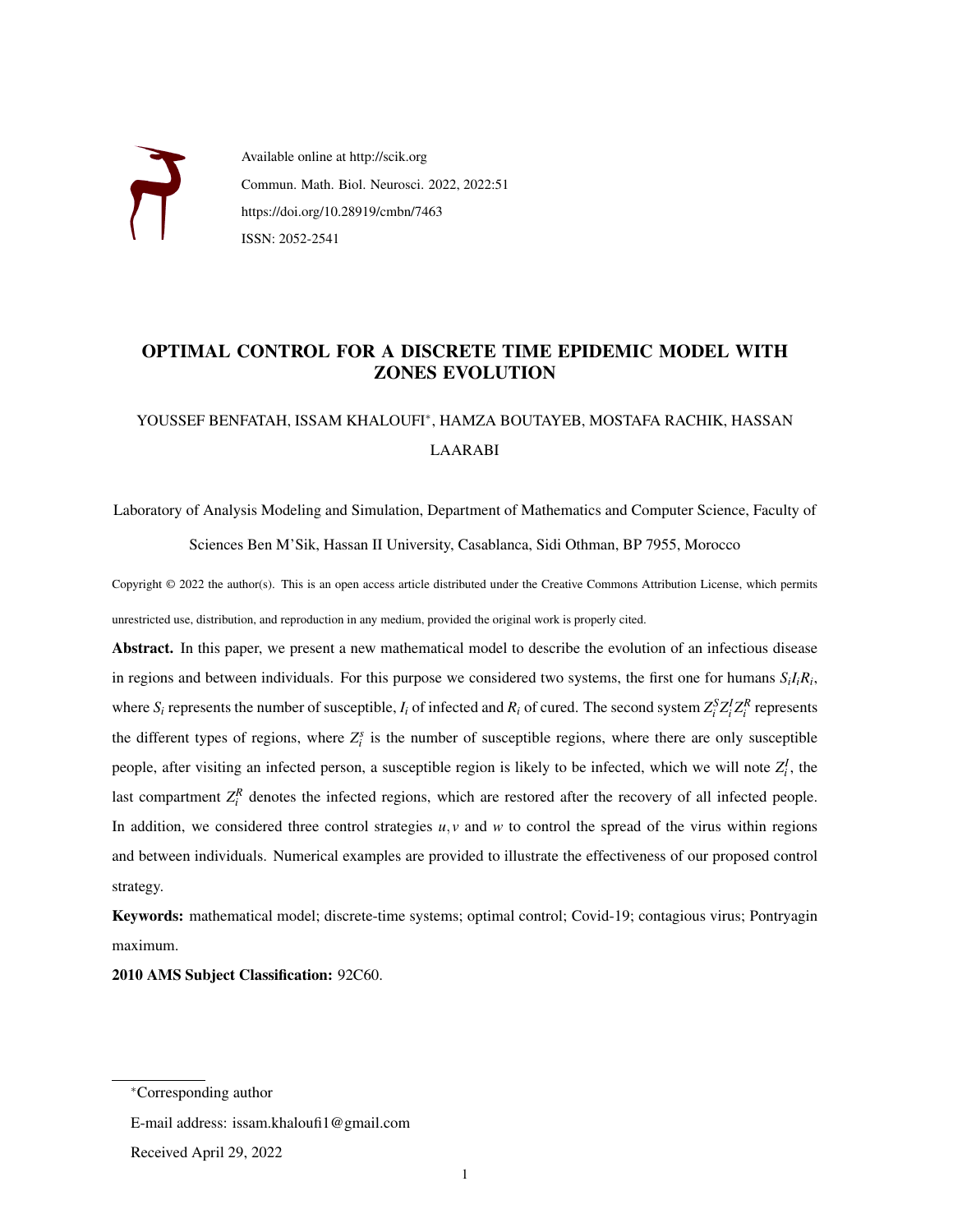#### 1. INTRODUCTION

The world has witnessed various large epidemics and pandemics that have the ability to progress in time and space and exceed the usual level of morbidity in a given territory. Nowadays, pandemics spread over the territory of an entire country, several countries, or sometimes even beyond the borders of one continent. These contagious diseases have become widespread and affect a significant proportion of the population [\[1,](#page-17-0) [2\]](#page-17-1). Thus, serious challenges should be faced when a disease outbreaks, especially in international capacity for prevention measures and response strategies [\[3\]](#page-17-2). Epidemics have been a threat to human lives and have caused numerous losses in every field of society including economics. Therefore, relevant policies, counter measures, and control approaches should be taken into consideration in order to prevent the continuous spread of an epidemic [\[4\]](#page-17-3). Policy makers need to take a wise response to the outbreak with limited resources, along with balancing investments in public health and curative services, beside enhancing adequate measures related to the pandemic prevention [\[5,](#page-17-4) [6\]](#page-17-5). The study of epidemic spread mechanisms helps to combat and cease the impact of infectious diseases, along with the search for new drugs, vaccination and preventive measures [\[7\]](#page-17-6). Therefore, mathematics have been intertwined with every major discipline in the biological and biomedical sciences including epidemiology that aimed for describing the transmission process of an epidemic and providing further understanding in disease transmission and spread mechanisms [\[8,](#page-17-7) [9\]](#page-17-8). Epidemiological modeling has been widely used especially after its greater result in controlling the propagation of infectious diseases within defined population and for various geographical regions. Moreover, it provides an estimate for the potential scale of an epidemic, and helps to pinpoint key factors in the disease transmission process, then recommend effective control and preventive measures [\[10,](#page-17-9) [11\]](#page-17-10). The application of mathematical models submits numerous fundamental perceptions into epidemic outbreaks and their control, it is nearly very hard to conclude these assumptions only from infection data [\[12\]](#page-17-11). The most and simplest model used in this regard is the Susceptible-Infectives-Removed (SIR) model initially proposed by Kermack and McKendrick stands for the idea of passing from "susceptible" to "infected" when getting contact to an infectious material. The model is called SIR model when it concerns recovery with permanent immunity and the entire population that is susceptible to the epidemic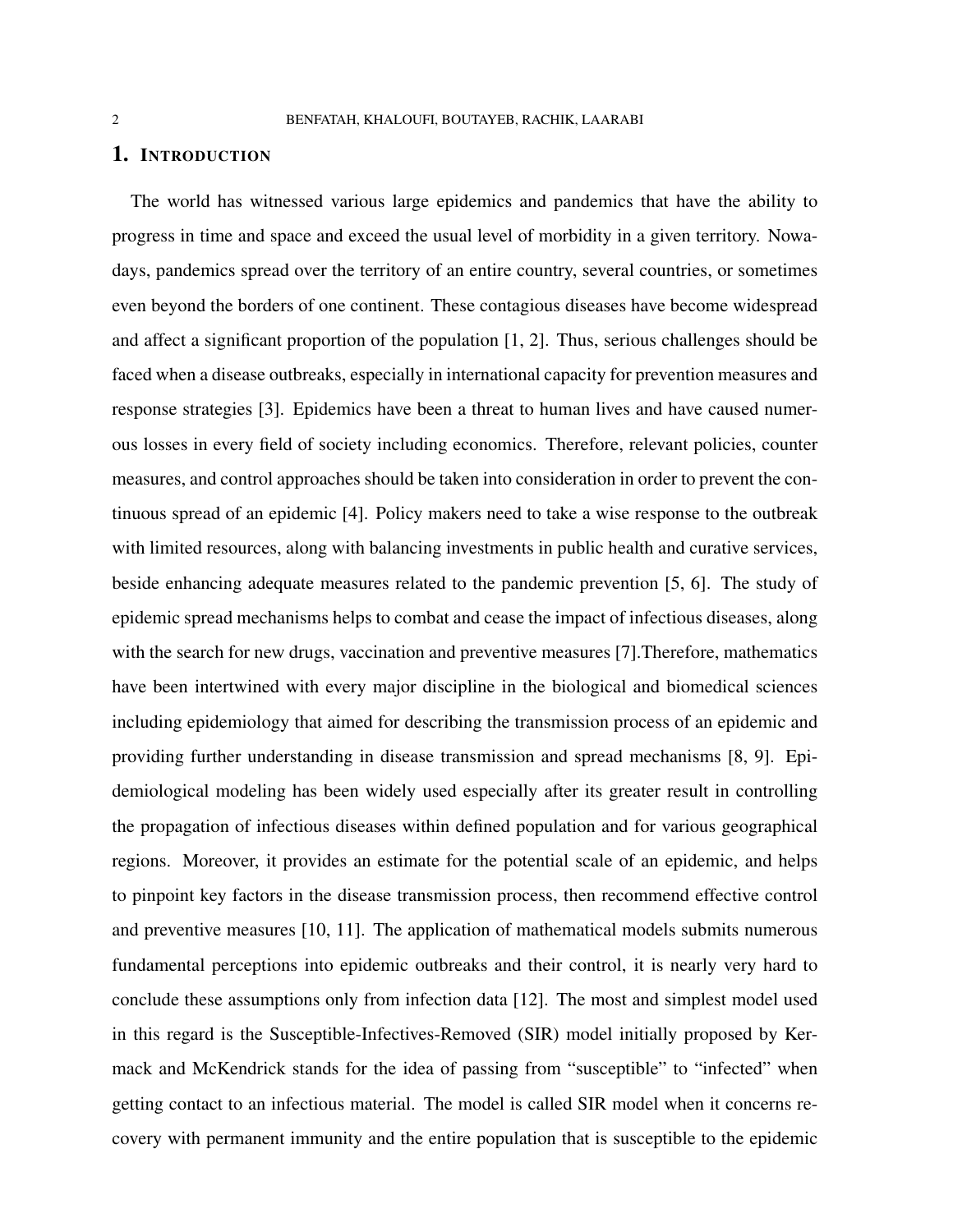is divided into three disjoint groups: S (susceptible), I (infected), R (recovered or removed) [\[13,](#page-17-12) [14\]](#page-17-13). S- Susceptible means healthy, not contagious, but can get infected, because they do not have immunity, I- Infected people who are sick and have a contagious symptoms and have the ability to spread the infection, R- Recovered healthy, not contagious and can not get infected, because they have immunity. The group of susceptibles includes part of the population confirmed infection, but not yet sick. Therefore, the number of susceptible decreases over the account of those who became infected, and group of infected decreases at the expense of those who recovered or died. The rate of infection is proportional to the number of infected individuals, and the number of susceptible. Each infected person, in turn, has a constant chance of recovery per unit of time [\[15,](#page-17-14) [16\]](#page-17-15). The submission of quarantine measures on the epidemic transmission process using epidemic models allows to estimate the parameters of the model, such as the rates of morbidity and recovery, which can be used in more complex models spatiotemporal epidemiological models [\[17,](#page-18-0) [18\]](#page-18-1). Such models make it possible to take into account the uneven distribution of the population, changes in population mobility and the frequency of susceptible-infected contacts due to quarantine measures. Using the obtained analytical and numerical solutions, various stages of the epidemic, as well as its undulating nature helps to determine characteristics, dynamics and impact of pandemics, as well as performance assessments events in various settings [\[19,](#page-18-2) [20\]](#page-18-3). Practically, many epidemiological models are made to control the development of infectious diseases such as SARS [\[21\]](#page-18-4), HIV [\[22\]](#page-18-5), Ebola [\[23\]](#page-18-6), Influenza [\[24\]](#page-18-7), Tuberculosis [\[25\]](#page-18-8), Cholera [\[26\]](#page-18-9), Measles [\[27\]](#page-18-10) and others [\[28,](#page-18-11) [29\]](#page-18-12). However, with the effect of spatio-temporal spread of epidemics, mathematical modeling should take into account the geographical criterion to show the spatial spread of an infectious disease within different geographical zones. The aspects of time and space shape any pandemic that could be transmitted from one region to another [\[30,](#page-18-13) [31\]](#page-18-14). The history is full of such examples, the black death is the most famous epidemic that comes in mind when talking about epidemics in history, since it wiped out a large part of the European population and spread across North Africa and the island of Greenland. The disease had been raging in the East since about 1320, it destroyed up 90% of the population of the Chinese province of Hobei, affected India and Central Asia,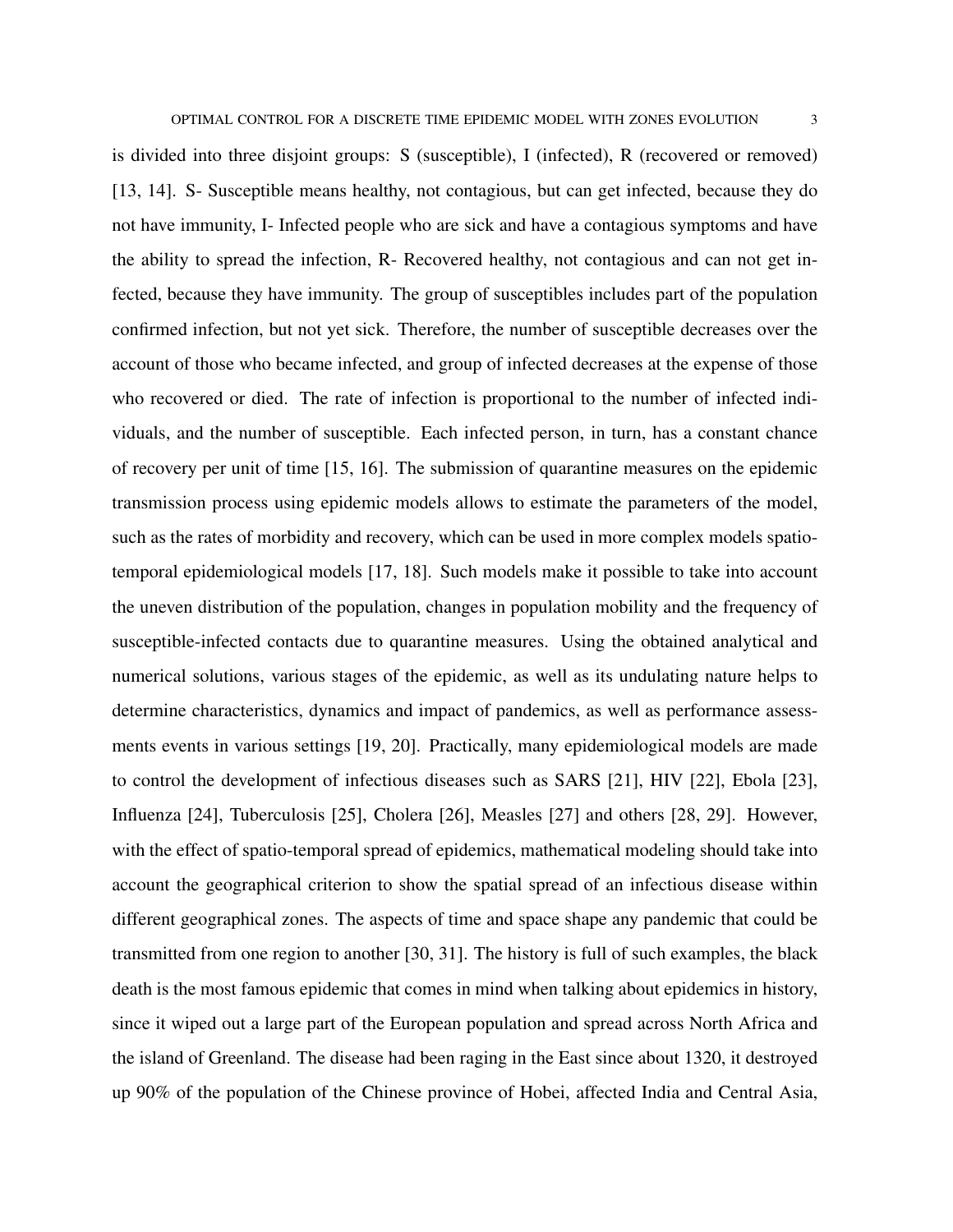and gradually spread throughout Europe through trade [\[32,](#page-19-0) [33\]](#page-19-1). The Ebola epidemic in 2013- 2015 West Africa started in Guinea and spreading between countries across land borders, it moved from Sierra Leone to Liberia, and by air to Nigeria and by land to Senegal, cases keep increasing and moving to Spain, the United Kingdom, and the United States [\[34,](#page-19-2) [35\]](#page-19-3). After that the authorities of some neighboring states closed their borders with countries affected by the epidemic. Among them are Kenya, Cameroon, Senegal and South Africa. Mauritania closed its land border with Mali in October after detecting the first case of the virus there [\[36\]](#page-19-4). In [\[37\]](#page-19-5) a study has been made to show that travel restriction especially air flights in the United States in 2001 was effective to delay influenza dynamics by 2 weeks. In the recent decades, humans are moving from one place to another, thereby becoming exposed to a variety of infectious diseases [\[38\]](#page-19-6). The recent virus Covid-19 known as severe acute respiratory syndrome coronavirus is an obvious illustration of pandemics that have the ability to spread through continents, it starts from its origin in Wuhan, Hubei Province, China then expand to Asia. In Europe, France was reported as the first official case of the virus, followed by Germany and Finland, in a short period of time all 27 countries of the European Union were affected. and cases keep moving across the world [\[39,](#page-19-7) [40\]](#page-19-8). The beginning of January 2020 travel restrictions were introduced in China, this fact reduces epidemic progression in China, thus the huge effect was obvious internationally, because it starts to slow the speed of infection transmission, travel restriction has no doubt a remarkable impact on the spread of epidemics especially in the first phase. Modeling results have shown that the travel restriction to and from China has an effect on case importation that were reduced approximately to 80% [\[41\]](#page-19-9). When the delta variant was Shown in UK, European countries were rushing to close their borders with the United kingdom to prevent the entry of a new and potentially more transmissible variant of SARS-CoV-2, the most models show that travel and flight bans and border closures reduced the arrival of people with COVID-19 to many countries at the start of the outbreak [\[42\]](#page-19-10). A model is made in [\[43\]](#page-19-11) using a data from China to explain how travel policies affect the dynamics of the national and international spread of this pandemic. The multi-regional SIR model in [\[45,](#page-19-12) [46\]](#page-20-0) as a discrete time model and an accurate illustration of mathematical modeling of temporal and spatial expand of pandemics, the infection moves from one area to another due to air travel, the mathematical model is used in a variety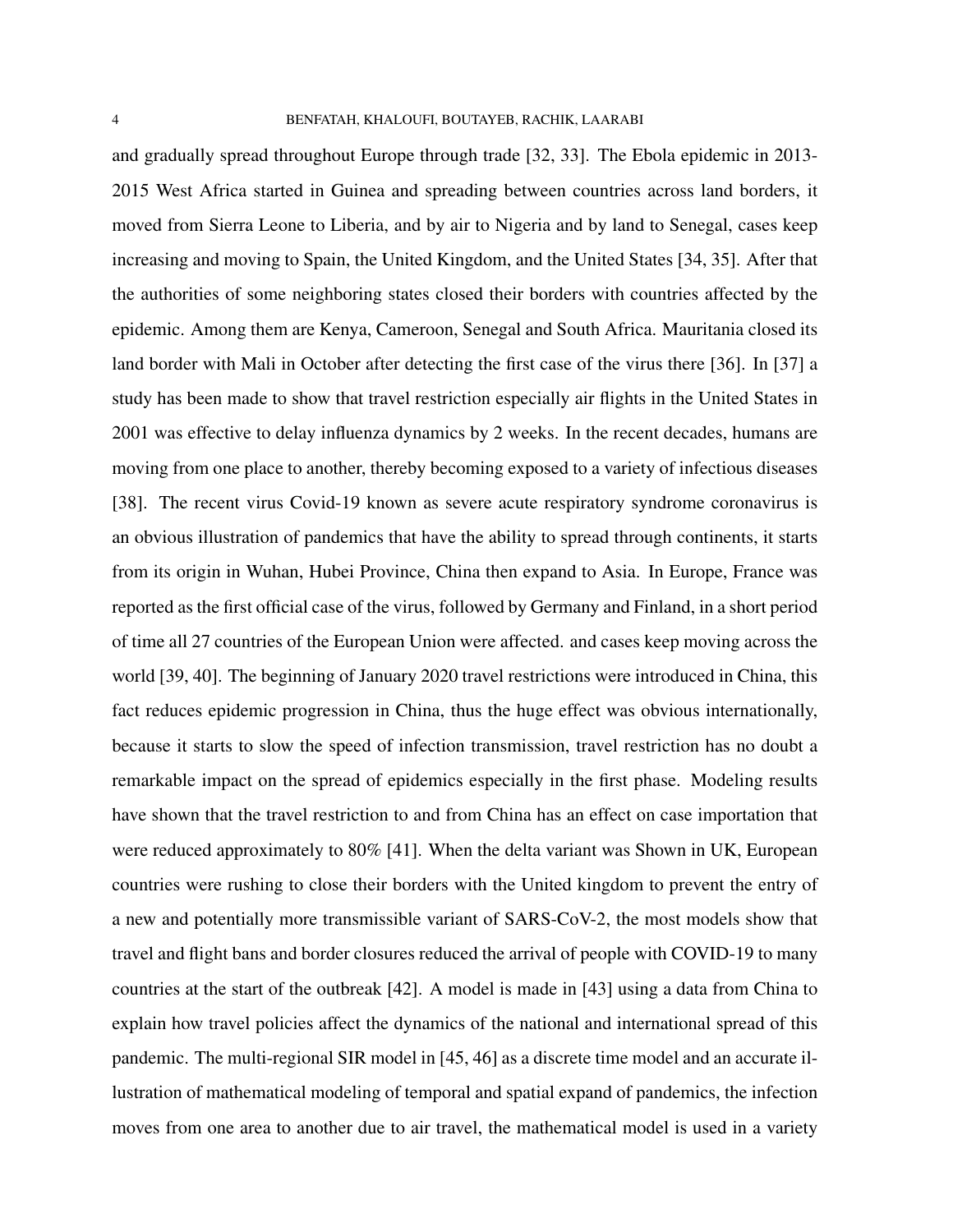of geographical areas in order to control the way in which an epidemic moves within different geographical zones. Travel restriction policies may provide a significant delay in transmission of infectious diseases, especially along with application of other preventive measures, thus such preventive measures may not always reduce the speed of a pandemic spread, delays could affect the regional epidemics and enhance the epidemic to a long pandemic season. Their effectiveness requires actually the absence of any cases in the isolated territory, beside the total travel bans to stop cross-territory movements. However, not only restrictive measures played a role, but also active educational and explanatory work with the population. Some control systems can be found in the following references [\[47,](#page-20-1) [48,](#page-20-2) [49\]](#page-20-3).

The rest of the paper is organized as follows. In section 2, we present the discrete time  $SIRZ<sup>S</sup>Z<sup>I</sup>Z<sup>R</sup>$  mathematical model describing the evolution of a contagious virus that takes into account its between individuals and regions. In addition, we provide a numerical simulation without control to our model.The optimal control problem of the considered model is investigated in section 3.Results and discussion are provided to ensure the effectiveness of our strategies of controls in section 4. To conclude our article, a conclusion is given in section 5.

### 2. THE MODEL WITH VACCINATION AND TRAVEL-BLOCKING

2.1. Presentation of the model. The spread of an infectious disease makes us think several times before choosing and deciding the travel destinations. Our model is divided into two systems, the first  $S_iI_iR_i$  of human, where S represents the number of susceptible, I infected and R the recovered. the compartment of the second system  $Z_i^s Z_i^I Z_i^R$  represents the different types of regions,  $Z_i^s$  is the number of susceptible regions, where there are only people susceptible, after visiting an infected person, a susceptible area is at risk of becoming infected , that we will note  $Z_i^I$ , the last compartment  $Z_i^R$  designates the infected areas, which are restored after the recovery of all infected. The model resulting from these assumptions is governed by the following system

<span id="page-4-0"></span>(1)  
\n
$$
S_{i+1} = \Lambda + S_i - \alpha S_i I_i - \mu S_i
$$
\n
$$
I_{i+1} = I_i + \alpha S_i I_i - \mu I_i - r I_i - \rho I_i
$$
\n
$$
R_{i+1} = R_i + \rho I_i - \mu R_i
$$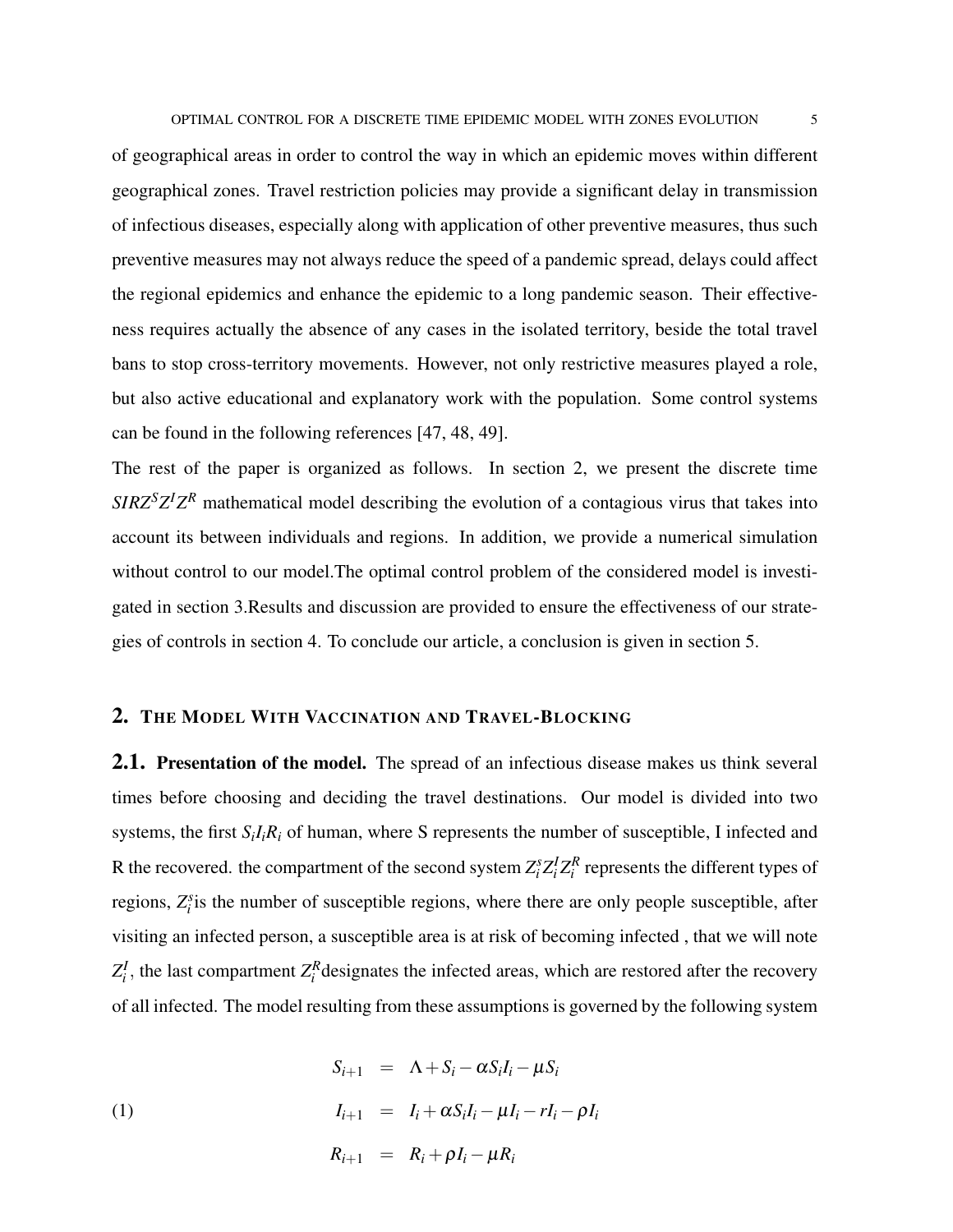6 BENFATAH, KHALOUFI, BOUTAYEB, RACHIK, LAARABI

$$
(2) \tZ_{i+1}^S = Z_i^S - \beta Z_i^s I_i + \theta Z_i^R
$$

(3)  

$$
Z_{i+1}^I = Z_i^I + \beta Z_i^s I_i - \gamma Z_i^I
$$

$$
Z_{i+1}^R = Z_i^R + \gamma Z_i^I - \theta Z_i^R
$$

with initial conditions  $S_0 \ge 0, I_0 \ge 0, R_0 \ge 0, Z_0^S \ge 0, Z_0^I \ge 0$  and  $Z_0^R \ge 0$  and where  $i \in$  ${0,1,...,N-1}.$ 

After one unit of time, susceptible individuals (S) may remain in the susceptible compartment, or become infected with a contact with infectious individuals  $\alpha S_i I_i$  and move to the infectious compartment (I), or die at a per capita  $\mu S_i$ . The infected individuals (I) may stay in the infected compartment or get recovered at per capita  $\rho I$  and move to the recovered compartment (R), or die due to the infection at a per capita *rI<sup>i</sup>* , or die naturally. The recovered individuals may remain in its compartment or die. On the other words, the susceptible regions  $(Z^S)$  may remain in this compartment or become infected regions  $(Z^I)$  since visiting infected person  $\beta Z_i^S I_i$  and then move to the compartment  $Z^I$ . The infected regions stay infected or get recovered at per capita  $\gamma Z_i^I$ . The last compartment is  $Z^R$ ,  $\theta$  is the losing removal individuals' immunity rate. Parameters description can be found in Table [1.](#page-5-0)

<span id="page-5-0"></span>

|              | Parameter Physical interpretation                                     |
|--------------|-----------------------------------------------------------------------|
| $\Lambda$    | The incidence of susceptible                                          |
| $\alpha$     | The rate of people who were infected by contact with infected.        |
| β            | The rate of regions which become infected since infected people.      |
| θ            | The rate of convertion from recovered regions to susceptible regions. |
| μ            | The natural death rate.                                               |
| $\mathbf{r}$ | Mortality since the virus.                                            |
| $\rho$       | The rate of individuals who were recovered from the disease.          |
| γ            | The rate of regions who were recovered from the disease.              |
|              |                                                                       |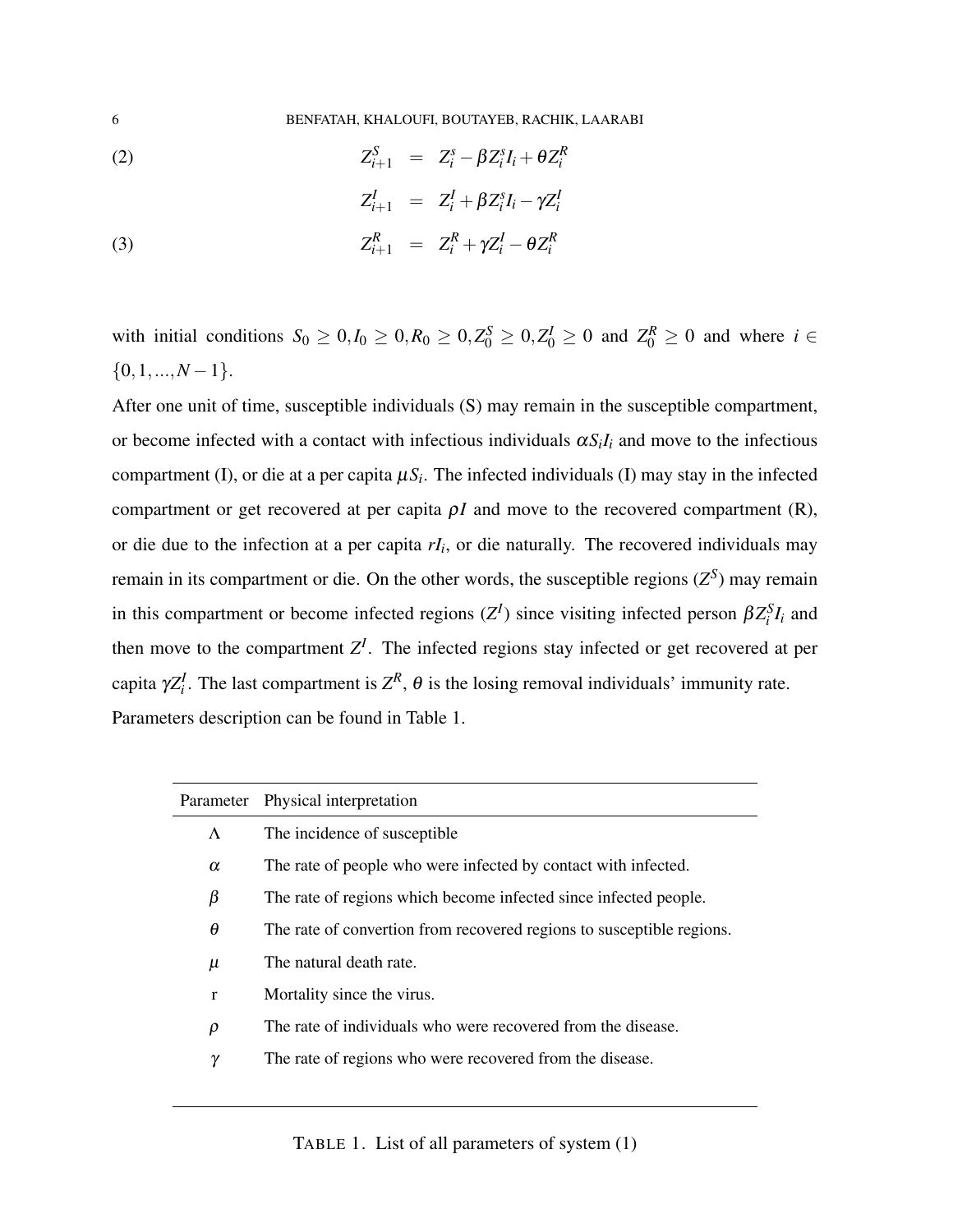2.2. Simulation without control. In this part we are interessted of plotting the graphs of susceptible, infected and recovered people in 50 weeks in order to visualize their behavior. In addition, we will plot the graphs of susceptible, infected and recovered.

<span id="page-6-2"></span><span id="page-6-1"></span><span id="page-6-0"></span>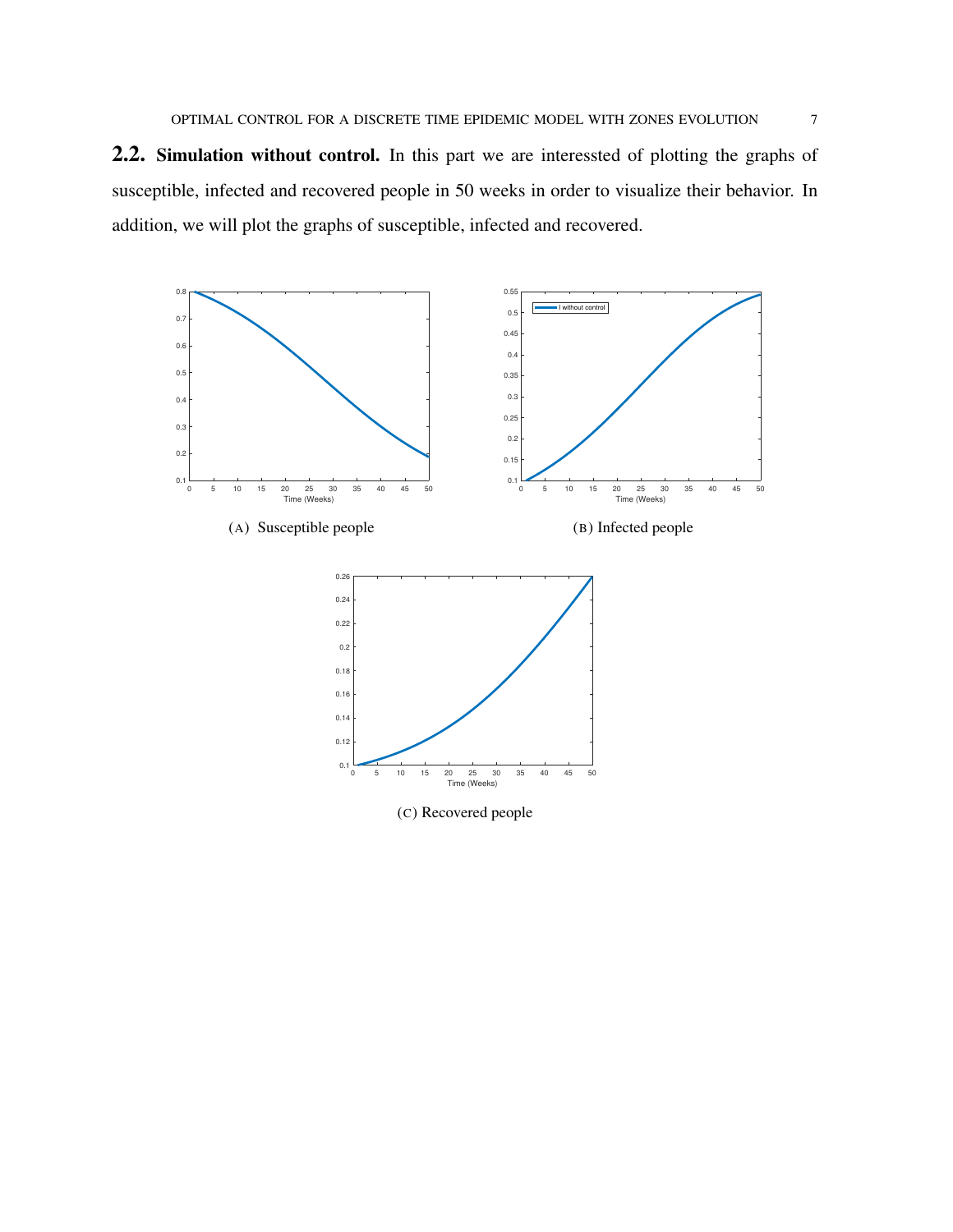<span id="page-7-1"></span><span id="page-7-0"></span>

<span id="page-7-3"></span><span id="page-7-2"></span>and recovered regions.

Figure 1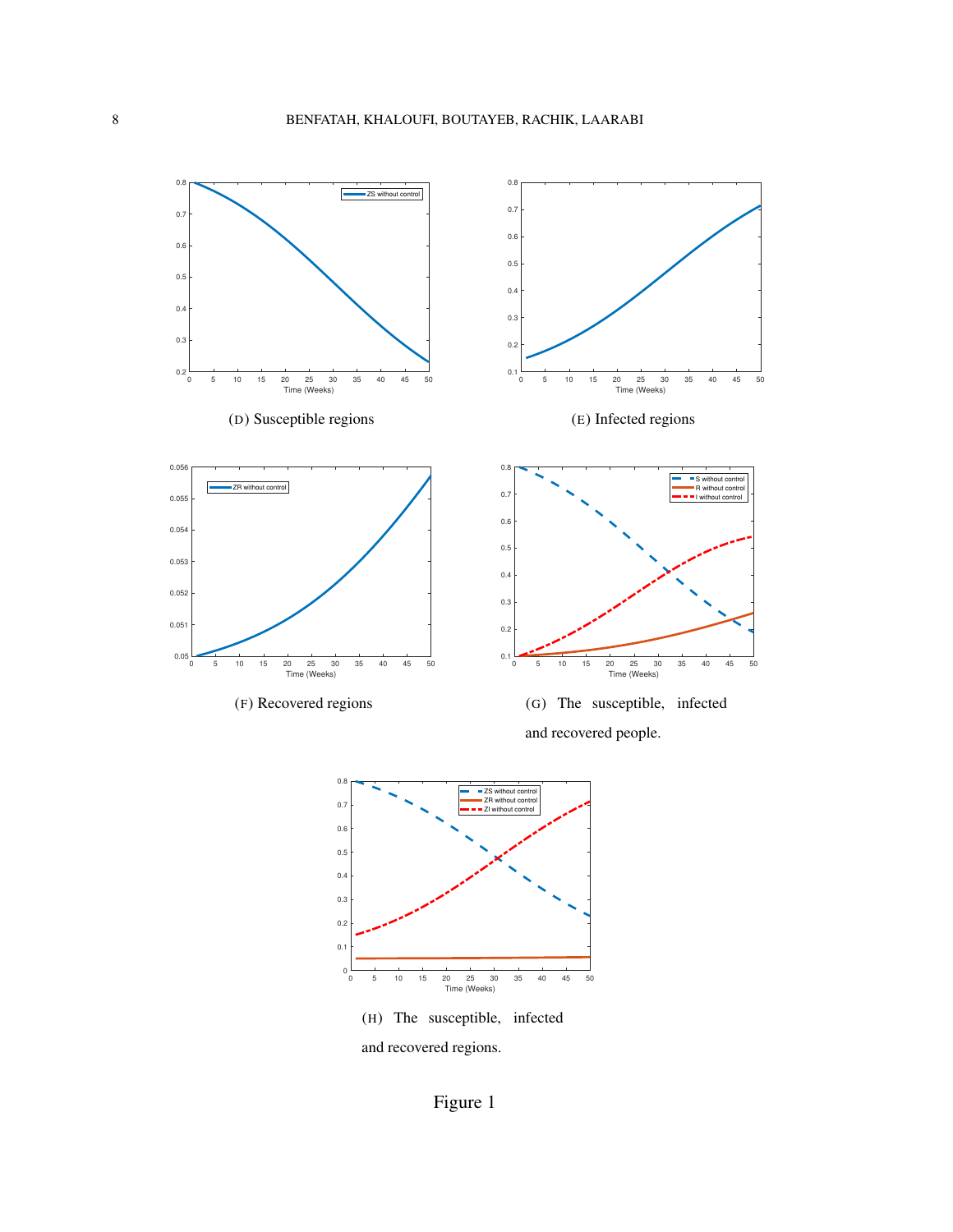In figure [1a,](#page-6-0) we remark that the number of susceptible people decrease with time and this happened because these people get the virus and consequently become infected, which obviously schown in figure [1b.](#page-6-1) We constate again in figure [1d](#page-7-0) that the susceptible regions decrease with time, this due to these regions become infected after visiting of infected individuals and this is shown in figure [1e.](#page-7-1) In figure [1c,](#page-6-2) we remark that the recovered people weakly increasing and that clearly appears in figure [1g.](#page-7-2)

### 3. THE OPTIMAL CONTROL PROBLEM

**3.1. Presentation of the controls.** The discrete-time controlled system associated with [\(1\)](#page-4-0) is given as follows

(4)  
\n
$$
S_{i+1} = \Lambda + S_i - \alpha u_i S_i I_i - \mu S_i - v_i S_i
$$
\n
$$
I_{i+1} = I_i + \alpha u_i S_i I_i - \mu I_i - r I_i - \rho I_i
$$
\n
$$
R_{i+1} = R_i + \rho I_i - \mu R_i + v_i S_i
$$
\n(5)  
\n
$$
Z_{i+1}^s = Z_i^s - \beta Z_i^s I_i + \theta Z_i^R
$$
\n
$$
Z_{i+1}^i = Z_i^I + \beta w_i Z_i^s I_i - \gamma Z_i^I
$$
\n(6)  
\n
$$
Z_{i+1}^R = Z_i^R + \gamma Z_i^I - \theta Z_i^R
$$

with initial conditions  $S_0 \ge 0, I_0 \ge 0, R_0 \ge 0, Z_0^S \ge 0, Z_0^I \ge 0$  and  $Z_0^R \ge 0$  and where  $i \in$  $\{0,1,...,N-1\}.$ 

The strategie of control *v* represent the vaccination of susceptible individuals and thus protect them of the virus, while the strategies of controls *u* and *w* represent the travel-blocking where we block the meeting between susceptible and infected people and the visiting of infected poeple to the susceptible regions.

**3.2. Objective functional.** The problem is to minimize the objective functional  $J(u, v, w)$ given by

<span id="page-8-0"></span>
$$
J(u, v, w) = (\alpha^{I} I_{N} - \alpha^{R} R_{N} + \alpha^{Z} Z_{N}^{I}) + \sum_{i=0}^{N-1} (\alpha^{I} I_{i} - \alpha^{R} R_{i} + \alpha^{Z} Z_{i}^{I} + \frac{A}{2} (u_{i})^{2} + \frac{B}{2} (v_{i})^{2} + \frac{C}{2} (w_{i})^{2})
$$

where  $A > 0, B > 0, C > 0, \alpha^I > 0, \alpha^R > 0, \alpha^Z > 0$  are the weight constants of controls,  $u = (u_0, ..., u_{N-1})$ ,  $v = (v_0, ..., v_{N-1})$  and  $w = (w_0, ..., w_{N-1})$ , and *N* is the final time of our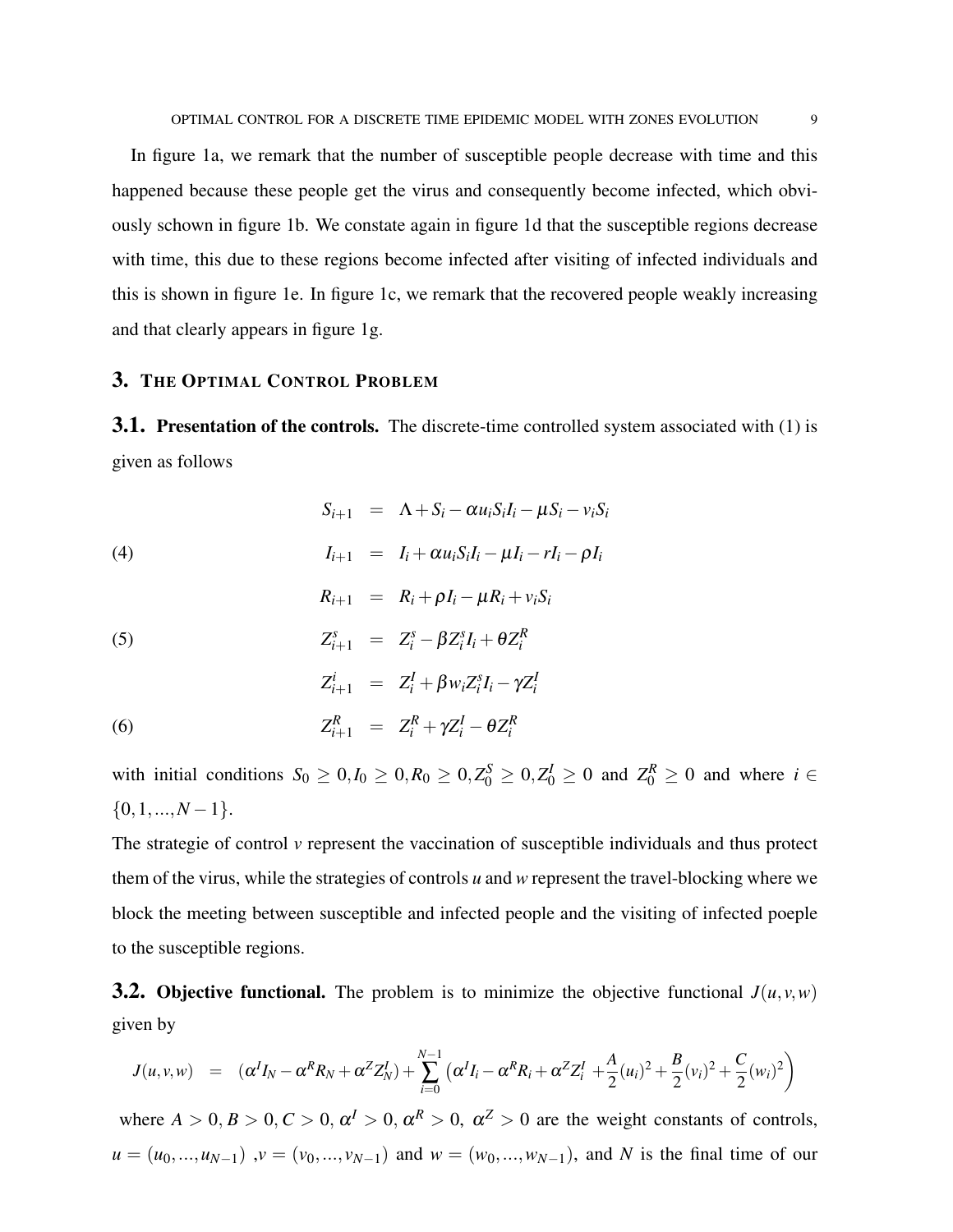strategy of control. Our goal is to minimize the infectd individuals and the infected regions, minimize the cost of applying controls and increase the number of removed. In other words, we are seeking optimal controls  $u^*$ ,  $v^*$  and  $w^*$  such that

<span id="page-9-0"></span>(7) 
$$
J(u^*, v^*, w^*) = min\{J(u, v, w)/u \in \mathcal{U}, v \in \mathcal{V}, w \in \mathcal{W}\}\
$$

where  $\mathcal{U}, \mathcal{V}$  and  $\mathcal{W}$  are the control sets defined by

<span id="page-9-1"></span>(8) 
$$
\mathscr{U} = \{u/u_{min} \le u_i \le u_{max}, i = 0, ..., N-1\}
$$

<span id="page-9-2"></span>(9) 
$$
\mathcal{V} = \{v/v_{min} \le v_i \le v_{max}, i = 0, ..., N - 1\}
$$

(10) 
$$
\mathscr{W} = \{ w / w_{min} \le w_i \le w_{max}, i = 0, ..., N - 1 \}
$$

such that  $0 < u_{min} < u_{max} < 1, 0 < v_{min} < v_{max} < 1$  and  $0 < w_{min} < w_{max} < 1$ .

### 3.3. Sufficient conditions.

**Theorem 3.1.** *There exists an optimal control*  $(u^*, v^*, w^*) \in \mathcal{U} \times \mathcal{V} \times \mathcal{W}$  such that

$$
J(u^*,v^*,w^*) = min\{J(u,v,w)/u \in \mathcal{U}, v \in \mathcal{V}, w \in \mathcal{W}\}\
$$

*subject to the control system [\(1\)](#page-4-0) and initial conditions.*

*Proof.* Since the parameters of the system are bounded and there are a finite number of time steps, that is *I*, *S*, *R*,  $Z^S$ ,  $Z^I$  and  $Z^R$  are uniformly bounded for all  $(u, v, w)$  in the control set  $\mathscr{U} \times \mathscr{V} \times \mathscr{W}$ , thus  $J(u, v, w)$  is also bounded for all  $(u, v, w) \in \mathscr{U} \times \mathscr{V} \times \mathscr{W}$ . Which implies that  $\inf_{(u,v,w)\in\mathcal{U}\times\mathcal{V}\times\mathcal{W}} J(u,v,w)$  is finite, and there exists a sequence  $(u^n,v^n,w^n)\in\mathcal{U}\times\mathcal{V}\times\mathcal{W}$ such that

$$
\lim_{n \to +\infty} J(u^n, v^n, w^n) = \inf_{(u,v,w) \in \mathcal{U} \times \mathcal{V} \times \mathcal{W}} J(u,v,w)
$$

and corresponding sequences of states  $I^n$ ,  $S^n$ ,  $R^n$  and  $Z^{Sn}$ ,  $Z^{In}$ ,  $Z^{Rn}$ . Since there is a finite number of uniformly bounded sequences, there exists  $(u^*, v^*, w^*) \in \mathcal{U} \times \mathcal{V} \times \mathcal{W}$  and  $I^*, S^*, R^*$  and  $Z^{S*}$ ,  $Z^{I*}$ ,  $Z^{R*}$  such that, on a sequence,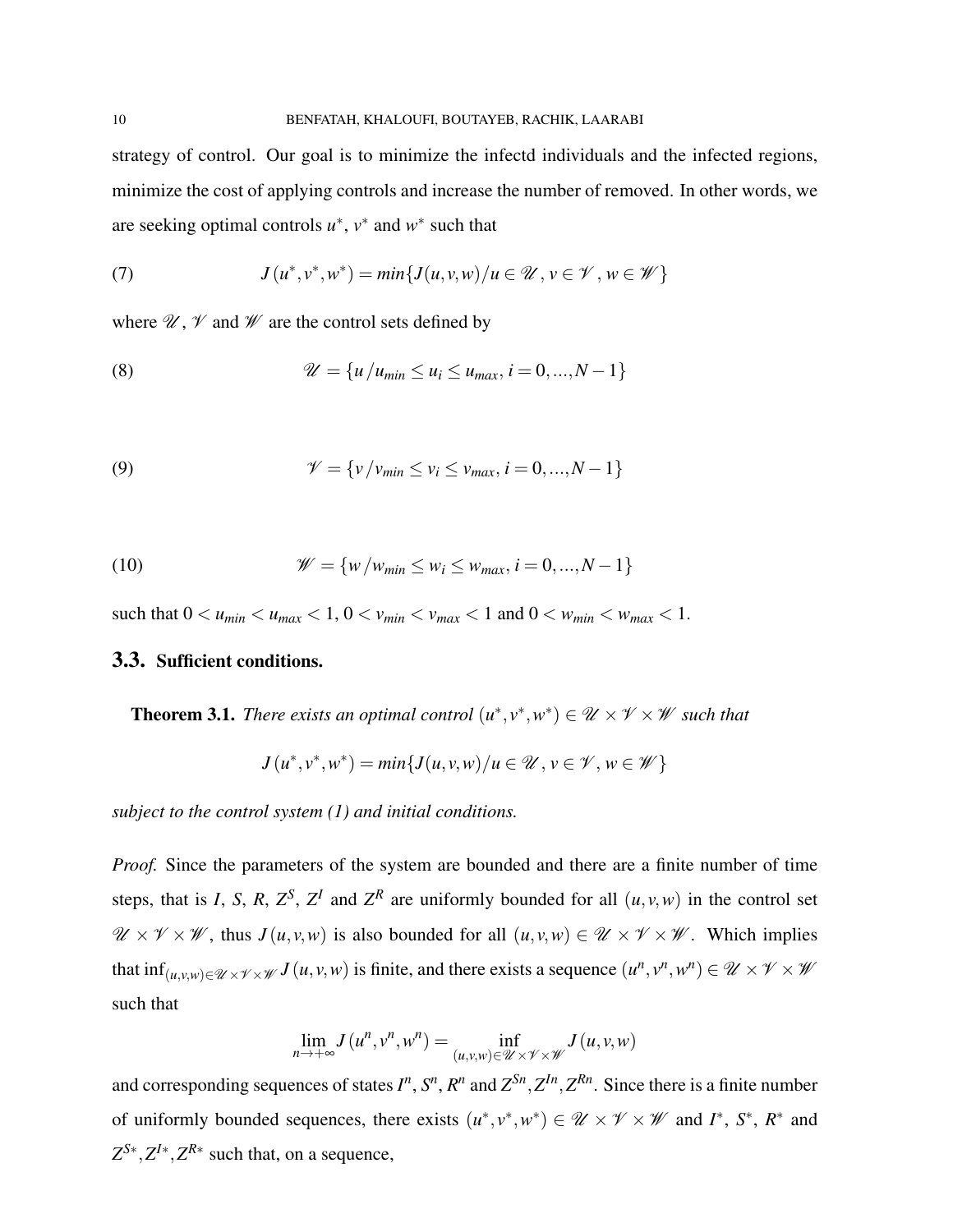$$
(u^n, v^n, w^n) \rightarrow (u^*, v^*, w^*)
$$

$$
I^n \rightarrow I^*
$$

$$
S^n \rightarrow S^*
$$

$$
R^n \rightarrow R^*
$$

$$
Z^{Sn} \rightarrow Z^{S*}
$$

$$
Z^{In} \rightarrow Z^{I*}
$$

$$
Z^{Rn} \rightarrow Z^{R*}
$$

Finally, due to the finite dimensional structure of the system [\(1\)](#page-4-0) and the objective function  $J(u, v, w)$ ,  $(u^*, v^*, w^*)$  is an optimal control with corresponding states  $I^*$ ,  $S^*$ ,  $R^*, Z^{S*}, Z^{I*}$  and  $Z^{R*}$ . This completes the proof.

3.4. Necessary conditions. By using a discrete version of the Pontryagin's maximum principle [\[44\]](#page-19-13), we derive necessary conditions for our optimal controls. For this purpose, we define the Hamiltonian as

$$
\mathcal{H}_{i} = (\alpha^{I} I_{i} - \alpha^{R} R_{i} + \alpha^{Z} Z_{i}^{I} + \frac{A}{2} (u_{i})^{2} + \frac{B}{2} (v_{i})^{2} + \frac{C_{k}}{2} (w_{i})^{2}) + (\zeta_{1,i+1} [S_{i} - \alpha u_{i} S_{i} I_{i} - \mu S_{i} - v_{i} S_{i}] \n\zeta_{2,i+1} [I_{i} + \alpha u_{i} S_{i} I_{i} - \mu I_{i} - r I_{i} - \rho I_{i}] + \zeta_{3,i+1} [R_{i} + \rho I_{i} - \mu R_{i} + v_{i} S_{i}] \n+ \zeta_{4,i+1} [Z_{i}^{s} - \beta w_{i} Z_{i}^{s} I_{i} + \theta Z_{i}^{R}] + \zeta_{5,i+1} [Z_{i}^{I} + \beta w_{i} Z_{i}^{s} I_{i} - \gamma Z_{i}^{I}] + \zeta_{6,i+1} [Z_{i}^{R} + \gamma Z_{i}^{I} - \theta Z_{i}^{R}] )
$$

**Theorem 3.2.** *Given optimal controls*  $u^*$ ,  $v^*$ ,  $w^*$  *and solutions*  $I_i^*$ ,  $S_i^*$ ,  $R_i^*$ ,  $Z_i^S$  $*$ , $Z_i^I*$  and  $Z_i^{R*}$ , *there exists*  $\zeta_{k,i}$ ,  $i = 1...N$ ,  $k = 1, 2, ..., 6$ , the adjoint variables satisfying the following equations

$$
\Delta \zeta_{1,i} = -\zeta_{1,i+1} [1 - \alpha I_i u_i - \mu - v_i] - \zeta_{2,i+1} [\alpha u_i I_i] - \zeta_{3,i+1} v_i
$$
  
\n
$$
\Delta \zeta_{2,i} = -\alpha^I - \zeta_{1,i+1} [-\alpha S_i u_i] - \zeta_{2,i+1} [1 + \alpha u_i S_i - \mu - r - \rho]
$$
  
\n
$$
-\zeta_{3,i+1} [\rho] - \zeta_{4,i+1} [\beta w_i Z_i^s] - \zeta_{5,i+1} [\beta w_i Z_i^s]
$$
  
\n
$$
\Delta \zeta_{3,i} = -[-\alpha^R + \zeta_{3,i+1} [1 - \mu]]
$$
  
\n
$$
\Delta \zeta_{4,i} = -[\zeta_{4,i+1} [1 - \beta w_i I_i] + \zeta_{5,i+1} [\beta w_i I_i]]
$$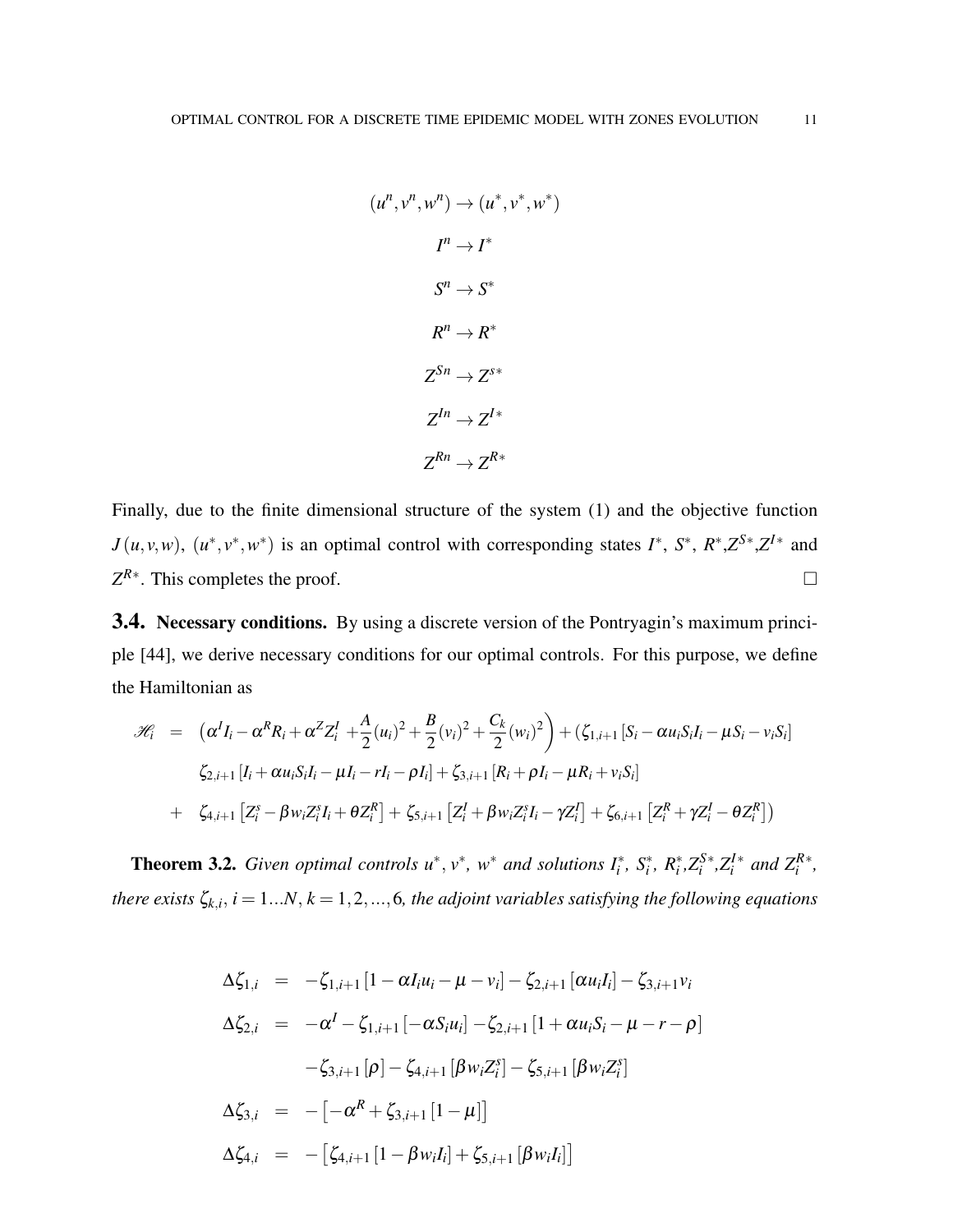$$
\Delta \zeta_{5,i} = -[\alpha^Z + \zeta_{5,i+1} [1 - \gamma] + \zeta_{6,i+1} [\gamma]]
$$
  

$$
\Delta \zeta_{6,i} = -[\zeta_{6,i+1} (1 - \theta) + \zeta_{4,i+1} \theta]
$$

 $\omega$  *where*  $\zeta_{1,N} = 0$ ,  $\zeta_{2,N} = \alpha^I$ ,  $\zeta_{3,N} = -\alpha^R$ ,  $\zeta_{4,N} = 0$ ,  $\zeta_{5,N} = \alpha^Z$ ,  $\zeta_{6,N}^j = 0$ , are the transversality *conditions.* In addition  $u^* = (u_0^*)$  $(v_0^*,...,u_{N-1}^*)$ ,  $v^* = (v_0^*)$  $(v_0^*,...,v_{N-1}^*)$  and  $w^* = (w_0^*)$ \*,...,*w*<sup>\*</sup><sub>*N*−1</sub></sub> $\big)$  are *given by*

(11) 
$$
u_i^* = \min \left\{ \max \left\{ u_{min}, \frac{(\zeta_{1,i+1} - \zeta_{2,i+1}) [\alpha S_i I_i]}{A} \right\}, u_{max} \right\}, i = 1,..., N-1,
$$

$$
v_i^* = \min \left\{ \max \left\{ v_{min}, \frac{(\zeta_{1,i+1} - \zeta_{3,i+1}) S_i}{B} \right\}, v_{max} \right\}, i = 0,..., N-1,
$$

$$
w_i^* = \min \left\{ \max \left\{ w_{min}, \frac{(\zeta_{4,i+1} - \zeta_{5i+1}) \beta Z_i^s I_i}{C} \right\}, w_{max} \right\}, i = 0,..., N-1,
$$

*Proof.* Using the discrete version of the Pontryagin's maximum principle [\[44\]](#page-19-13), we obtain the following adjoint equations:

$$
\Delta \zeta_{1,i} = -\frac{\partial \mathcal{H}_i}{\partial S_i}
$$
  
\n
$$
= -[\zeta_{1,i+1}[1 - \alpha u_i I_i - \mu - v_i] + \zeta_{2,i+1} [\alpha u_i I_i] + \zeta_{3,i+1} v_i]
$$
  
\n
$$
\Delta \zeta_{2,i} = -\frac{\partial \mathcal{H}_i}{\partial I_i}
$$
  
\n
$$
= -[\alpha^I + \zeta_{1,i+1}[-\alpha u_i S_i] + \zeta_{2,i+1}[1 + \alpha u_i S_i - \mu - r - \rho]
$$
  
\n
$$
+ \zeta_{3,i+1}[\rho] + \zeta_{4,i+1}[\beta w_i Z_i^s] + \zeta_{5,i+1}[\beta w_i Z_i^s]]
$$
  
\n
$$
\Delta \zeta_{3,i} = -\frac{\partial \mathcal{H}_i}{\partial R_i}
$$
  
\n
$$
= -[-\alpha^R + \zeta_{3,i+1}[1 - \mu]]
$$
  
\n
$$
\Delta \zeta_{4,i} = -\frac{\partial \mathcal{H}_i}{\partial Z_i^S}
$$
  
\n
$$
= -[\zeta_{4,i+1}[1 - \beta w_i I_i] + \zeta_{5,i+1}[\beta w_i I_i]]
$$
  
\n
$$
\Delta \zeta_{5,i} = -\frac{\partial \mathcal{H}_i}{\partial Z_i^I}
$$
  
\n
$$
= -[\alpha^Z + \zeta_{5,i+1}[1 - \gamma] + \zeta_{6,i+1}[\gamma]]
$$
  
\n
$$
\Delta \zeta_{6,i} = -\frac{\partial \mathcal{H}_i}{\partial Z_i^R}
$$
  
\n
$$
= -[\zeta_{6,i+1}(1 - \theta) + \zeta_{4,i+1}\theta]
$$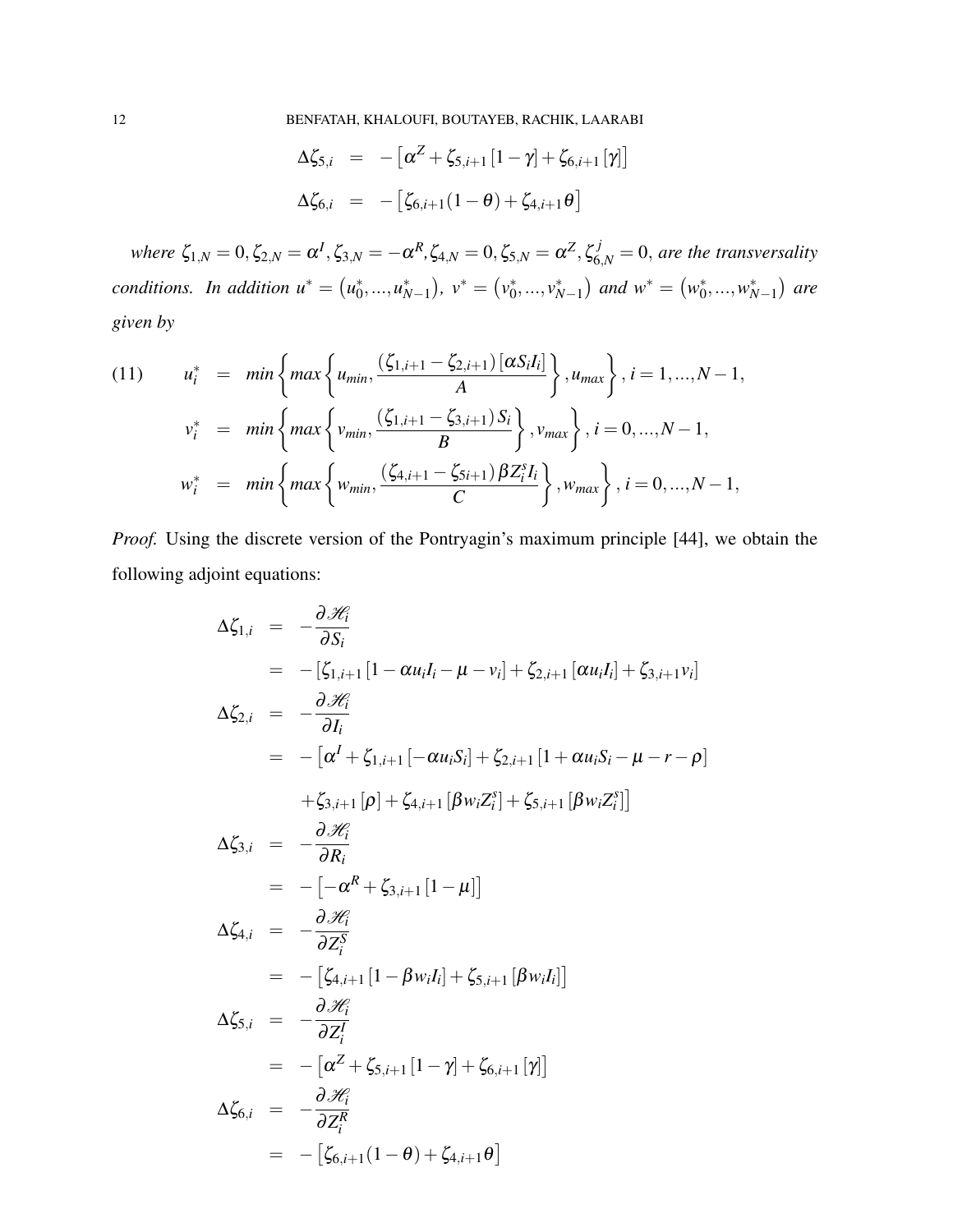with  $\zeta_{1,N} = 0, \zeta_{2,N} = \alpha^I, \zeta_{3,N} = -\alpha^R$ . To obtain the optimality conditions we take the variation with respect to controls  $(u_i, v_i, w_i)$  and set it equal to zero

$$
\frac{\partial \mathcal{H}_i}{\partial u_i} = A u_i - (\zeta_{1,i+1} - \zeta_{2,i+1}) [\alpha S_i I_i] = 0
$$

$$
\frac{\partial \mathcal{H}_i}{\partial v_i} = B v_i - (\zeta_{1,i+1} - \zeta_{3,i+1}) S_i = 0
$$

$$
\frac{\partial \mathcal{H}_i}{\partial w_i} = C w_i - (\zeta_{4,i+1} - \zeta_{5i+1}) \beta Z_i^s I_i = 0
$$

Then we obtain the optimal control

$$
u_i = \frac{(\zeta_{1,i+1} - \zeta_{2,i+1}) [\alpha S_i I_i]}{A}
$$

$$
v_i = \frac{(\zeta_{1,i+1} - \zeta_{3,i+1}) S_i}{B}
$$

$$
w_i = \frac{(\zeta_{4,i+1} - \zeta_{5i+1}) \beta Z_i^s I_i}{C}
$$

By the bounds in  $\mathcal{U}, \mathcal{V}$  and  $\mathcal{W}$  of the controls in the definitions [\(8\)](#page-9-0),[\(9\)](#page-9-1) and [\(10\)](#page-9-2), it is easy to obtain  $u_i^*$ ,  $v_i^*$  and  $w_i^*$  in the following form

$$
u_i^* = \min \left\{ \max \left\{ u_{min}, \frac{(\zeta_{1,i+1} - \zeta_{2,i+1}) [\alpha S_i I_i]}{A} \right\}, u_{max} \right\}, i = 0, ..., N - 1
$$
  

$$
v_i^* = \min \left\{ \max \left\{ v_{min}, \frac{(\zeta_{1,i+1} - \zeta_{3,i+1}) I_i}{B} \right\}, v_{max} \right\}, i = 0, ..., N - 1
$$
  

$$
w_i^* = \min \left\{ \max \left\{ w_{min}, \frac{(\zeta_{4,i+1} - \zeta_{5i+1}) \beta Z_i^s I_i}{C} \right\}, w_{max} \right\}, i = 0, ..., N - 1
$$

### 4. RESULTS AND DISCUSSION

**4.1. Numerical simulation.** In the following, the numerical simulations associated to the previously stated optimization problem [\(7\)](#page-8-0) are given. Specifically, the code is written in MATLAB (see Algorithm [\(1\)](#page-13-0)) and we perform simulations of our results. A discrete iterative method is applied in order to solve the systems of optimality, and it converges following an adequate test such as the one for FBSM. The state system [\(12\)](#page-13-1) is then solved forward in time under the initial assumption, followed by the adjoint system [\(13\)](#page-13-2) being solved backward in time because of the transversality conditions. After that, we will make sure to actualize the optimal control values

 $\Box$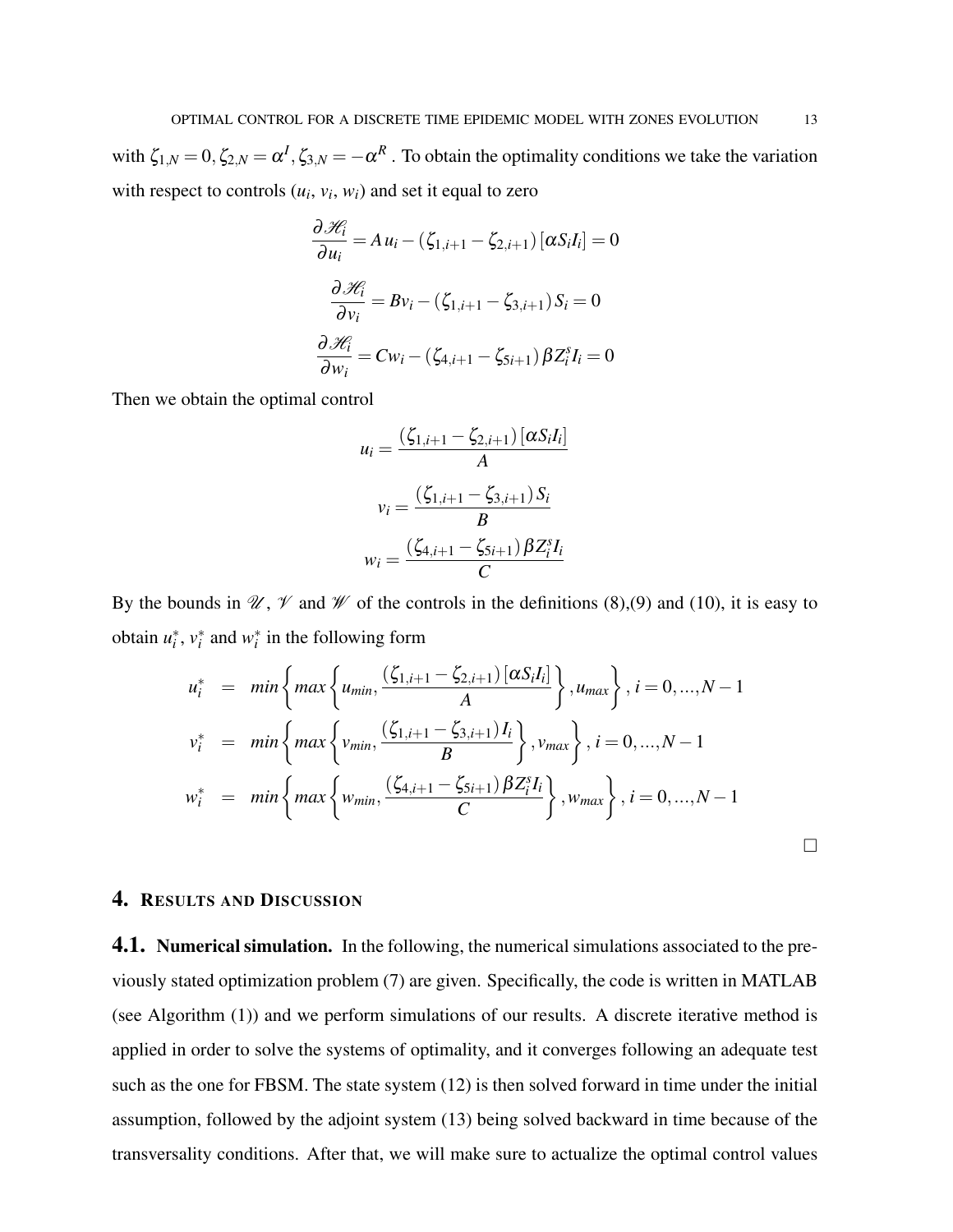through the state and co-state values [\(14\)](#page-13-3) acquired in the preceding steps. Lastly, the preceding steps are implemented when the required tolerance standard is achieved.

<span id="page-13-0"></span>Algorithm 1 Determination of states of the controlled system and controls *u*, *v* and *w*. **Require:**  $S_0$ ,  $I_0$ ,  $R_0$ ,  $Z_0^s$ ,  $Z_0^l$ ,  $Z_0^R$ ,  $N$ ,  $u(0) = v(0) = w(0) = 0$ ,  $\zeta_{1,N} = 0$ ,  $\zeta_{2,N} = \alpha^I$ ,  $\zeta_{3,N} = -\alpha^R$ ,  $\zeta_{4,N} = 0$ ,  $\zeta_{5,N} = \alpha^Z, \, \zeta_{6,N} = 0.$ 

<span id="page-13-1"></span>for  $i=1,...,N-1$  do

(12)  
\n
$$
S_{i+1} = S_i - \alpha u_i S_i I_i - \mu S_i - v_i S_i
$$
\n
$$
I_{i+1} = I_i + \alpha u_i S_i I_i - (\mu + r + \rho) I_i
$$
\n
$$
R_{i+1} = R_i + \rho I_i - \mu R_i + v_i S_i
$$
\n
$$
Z_{i+1}^s = Z_i^s - \beta w_i Z_i^s I_i + \theta Z_i^R
$$
\n
$$
Z_{i+1}^l = Z_i^l + \beta w_i Z_i^s I_i - \gamma Z_i^l
$$
\n
$$
Z_{i+1}^R = Z_i^R + \gamma Z_i^l - \theta Z_i^R
$$

 $\epsilon$ 

<span id="page-13-2"></span>(13)  
\n
$$
\begin{cases}\n\zeta_{1,i} = \zeta_{1,i+1} (2 - \alpha u_i I_i - \mu - v_i) + \zeta_{2,i+1} \alpha u_i I_i \\
+ \zeta_{3,i+1} v_i \\
\zeta_{2,i} = \zeta_{2,i+1} (2 + \alpha u_i S_i - (\mu + r + \rho)) + \alpha^I \\
-\zeta_{1,i+1} \alpha u_i S_i + \zeta_{3,i+1} (\rho) - \zeta_{4,i+1} \beta w_i Z_i^s \\
+ \zeta_{5,i+1} \beta w_i Z_i^s \\
\zeta_{3,i} = \zeta_{3,i+1} (2 - \mu) - \alpha^R \\
\zeta_{4,i} = \zeta_{4,i+1} (2 - \beta w_i I_i) + \zeta_{5,i+1} \beta w_i I_i \\
\zeta_{5,i} = \zeta_{5,i+1} (2 - \gamma) + \alpha^Z + \zeta_{6,i+1} \gamma \\
\zeta_{6,i} = \zeta_{6,i+1} (2 - \theta) + \zeta_{4,i+1} \theta\n\end{cases}
$$

<span id="page-13-3"></span>(14)  

$$
\begin{cases}\n u_i = \frac{(\zeta_{1,i+1} - \zeta_{2,i+1})\alpha S_i I_i}{A} \\
 v_i = \frac{(\zeta_{1,i+1} - \zeta_{3,i+1})S_i}{B} \\
 w_i = \frac{(\zeta_{4,i+1} - \zeta_{5,i+1})\beta Z_i^s I_i}{B}\n\end{cases}
$$

end for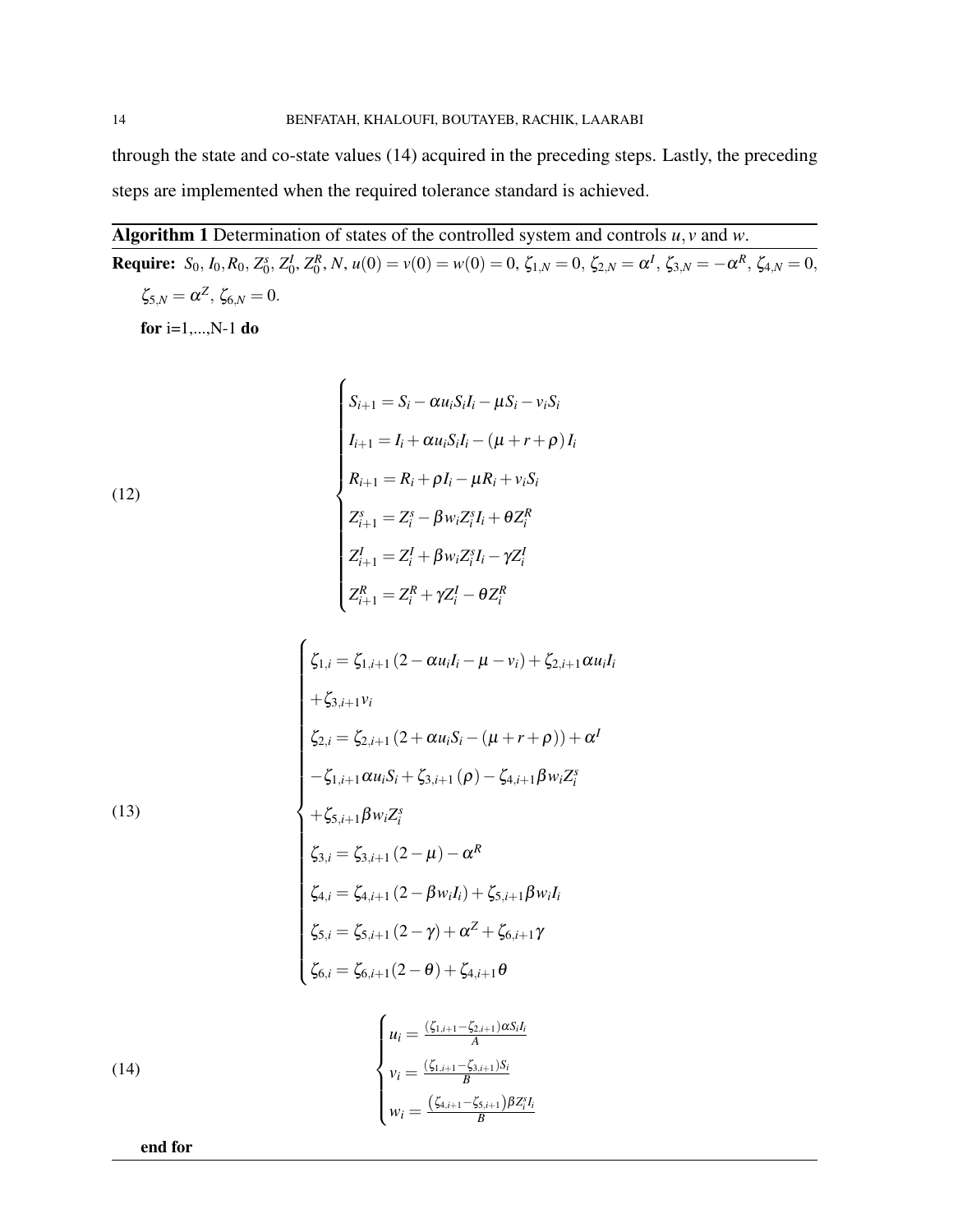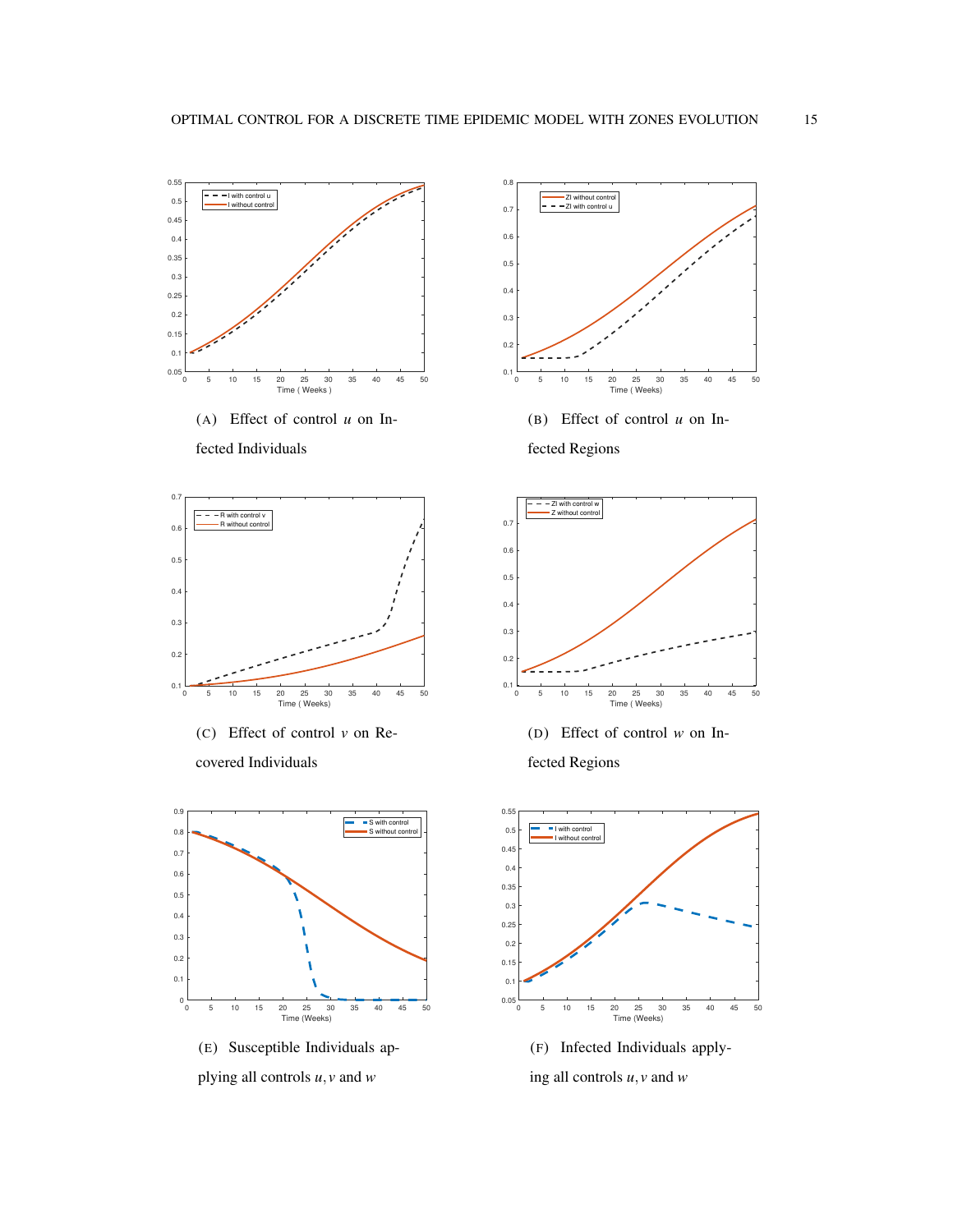

<span id="page-15-0"></span>

## 5. DISCUSSION

**5.1. Strategy one : Applying only control** *u***.** This strategy aims to reduce the number of infected individuals and the number of infected zones by reducing contact between infected and susceptible individuals, either through quarantine, travel restrictions, or closure of public places at a given time. The effect of this strategy on the infected and the infected areas are presented in the Figures [1a,](#page-6-0) [1b.](#page-6-1)

5.2. Strategy two : Applying only control *v*. The objective of this strategy is to increase the number of persons who recover, by sensitizing those at risk to the severity of the disease or by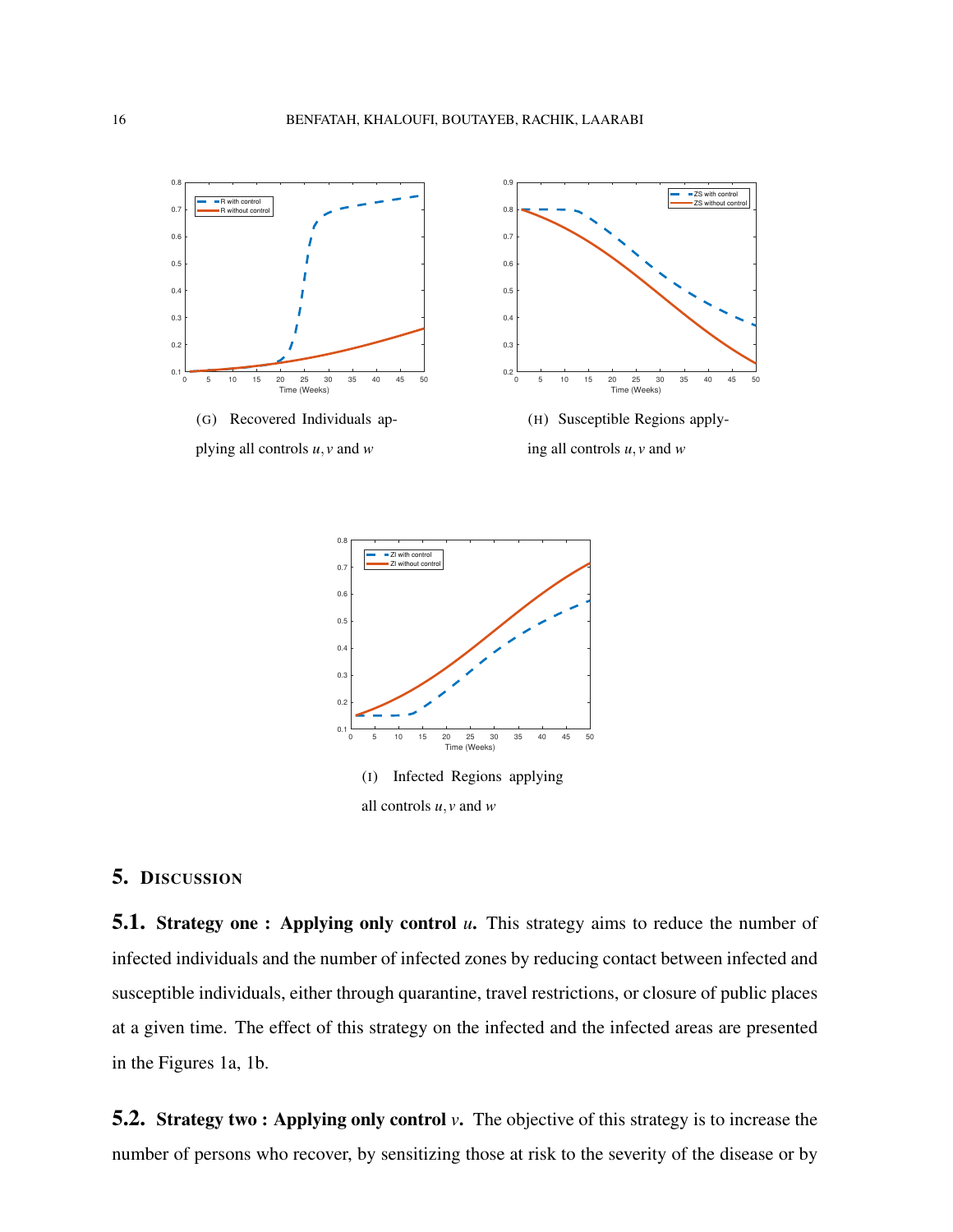vaccinating them, and through Figure [1c](#page-6-2) we see the effectiveness of this strategy when after forty weeks the number of recovered persons has increased from 30% to 60%.

5.3. Strategy three : Applying only control *w*. This control strategy focuses on reducing the number of infected zones by restricting travel to and from these areas and by placing barriers around the affected areas and preventing the infected individual from moving into the uninfected areas. Figure [1d](#page-7-0) shows the impact of this program in reducing the number of infected areas by 40% in 50 weeks.

**5.4.** Strategy four: Applying all controls *u*, *v* and *w*. The goal of this strategy is to combine simultaneously the previous strategies. In Figures [1f,](#page-7-3) [1g](#page-7-2) and [1i,](#page-15-0) this strategy proved successful in reducing the number of infected people and the number of infected zones and in increasing sufficiently the recovered individuals to control the spread of the epidemic.

In the following section, we will present a conclusion of our work.

### 6. CONCLUSION

In this paper, we have presented a new mathematical model describing the evolution of the virus between people and regions. We have divided this model into two systems, the first *S*<sub>*i*</sub>*I*<sub>*i*</sub><sup>*R*</sup><sub>*i*</sub> which describe the virus evolution between individuals and the second  $Z_i^S Z_i^I Z_i^R$  which describe the virus evolution between regions. Numerical simulation to prove the efficiency of our strategies of controls are given.

### ACKNOWLEDGEMENTS

The authors would like to thank the reviewer for his time to help improve this paper. Research reported in this paper was supported by the Moroccan Systems Theory Network.

#### DATA AVAILABILITY

The disciplinary data used to support the findings of this study have been deposited in the Network Repository (http://www.networkrepository.com).

### CONFLICT OF INTERESTS

The author(s) declare that there is no conflict of interests.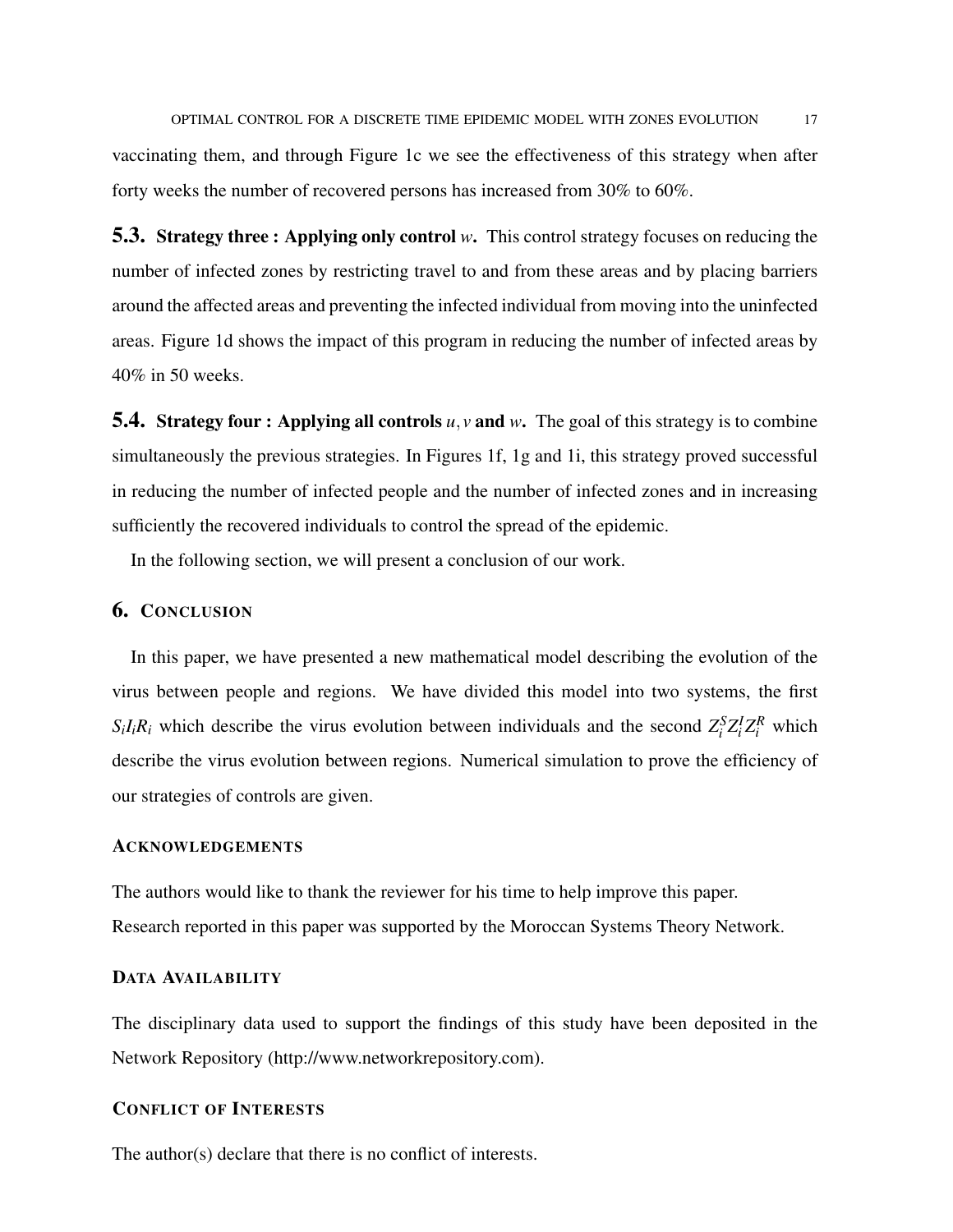#### **REFERENCES**

- <span id="page-17-0"></span>[1] D.A. Moore, T.E. Carpente, Spatial analytical methods and geographic information systems: Use in health research and epidemiology, Epidemiol. Rev. 21 (1999), 143-161.
- <span id="page-17-1"></span>[2] J.N. Hays, Epidemics and pandemics: Their impacts on human history, ABC-CLIO, Santa Barbara, Calif, 2005.
- <span id="page-17-2"></span>[3] V. Jain, A. Duse, D.G. Bausch, Planning for large epidemics and pandemics, Curr. Opinion Infect. Dis. 31 (2018), 316–324. [https://doi.org/10.1097/qco.0000000000000462.](https://doi.org/10.1097/qco.0000000000000462)
- <span id="page-17-3"></span>[4] N. Madhav, B. Oppenheim, M. Gallivan, et al. Pandemics: Risks, impacts, and mitigation, disease control priorities, Third Edition (Volume 9): Improving health and reducing poverty. (2017) 315–345. [https://doi.or](https://doi.org/10.1596/978-1-4648-0527-1_ch17) [g/10.1596/978-1-4648-0527-1](https://doi.org/10.1596/978-1-4648-0527-1_ch17) ch17.
- <span id="page-17-4"></span>[5] F.P. Disantara, The large scale social restrictions policy for handling the COVID-19 pandemic, Jurnal Pembaharuan Hukum. 7 (2020), 128-141.
- <span id="page-17-5"></span>[6] J.M. Epstein, D.M. Goedecke, F. Yu, et al. Controlling pandemic flu: The value of international air travel restrictions, PLoS ONE. 2 (2007), e401. [https://doi.org/10.1371/journal.pone.0000401.](https://doi.org/10.1371/journal.pone.0000401)
- <span id="page-17-6"></span>[7] D. Mollison, Spatial contact models for ecological and epidemic spread, J. R. Stat. Soc.: Ser. B (Methodol.) 39 (1977), 283–313. [https://doi.org/10.1111/j.2517-6161.1977.tb01627.x.](https://doi.org/10.1111/j.2517-6161.1977.tb01627.x)
- <span id="page-17-7"></span>[8] O. Amsterdamska, Demarcating epidemiology, Sci. Technol. Human Values. 30 (2005), 17–51. [https://doi.or](https://doi.org/10.1177/0162243904270719) [g/10.1177/0162243904270719.](https://doi.org/10.1177/0162243904270719)
- <span id="page-17-8"></span>[9] J.D. Murray, ed., Mathematical biology, Springer New York, 2002. [https://doi.org/10.1007/b98868.](https://doi.org/10.1007/b98868)
- <span id="page-17-9"></span>[10] W.M. Getz, R. Salter, O. Muellerklein, H.S. Yoon, K. Tallam, Modeling epidemics: A primer and Numerus Model Builder implementation, Epidemics. 25 (2018), 9–19. [https://doi.org/10.1016/j.epidem.2018.06.001.](https://doi.org/10.1016/j.epidem.2018.06.001)
- <span id="page-17-10"></span>[11] Z. Ma, J. Li, Dynamical modeling and analysis of epidemics, World Scientific, 2009. [https://doi.org/10.114](https://doi.org/10.1142/6799) [2/6799.](https://doi.org/10.1142/6799)
- <span id="page-17-11"></span>[12] M. Iannelli, A. Pugliese, Mathematical modeling of epidemics. In: An Introduction to Mathematical Population Dynamics. UNITEXT, vol 79. Springer, Cham. [https://doi.org/10.1007/978-3-319-03026-5](https://doi.org/10.1007/978-3-319-03026-5_8) 8.
- <span id="page-17-12"></span>[13] S. Rojas, Observing the epidemiological SIR model on the COVID-19 data, Revista Mexicana de Fisica E. 18 (2021), 35-43.
- <span id="page-17-13"></span>[14] J. Satsuma, R. Willox, A. Ramani, et al. Extending the SIR epidemic model, Physica A: Stat. Mech. Appl. 336 (2004), 369–375. [https://doi.org/10.1016/j.physa.2003.12.035.](https://doi.org/10.1016/j.physa.2003.12.035)
- <span id="page-17-14"></span>[15] J. Li, X. Zou, Generalization of the Kermack-McKendrick SIR Model to a Patchy Environment for a Disease with Latency, Math. Model. Nat. Phenom. 4 (2009), 92–118. [https://doi.org/10.1051/mmnp/20094205.](https://doi.org/10.1051/mmnp/20094205)
- <span id="page-17-15"></span>[16] H. Weiss, The SIR model and the foundations of public health, MATerials MATematics, 2013 (2013), 1-17. ` https://mat.uab.cat/∼[matmat/PDFv2013/v2013n03.pdf.](https://mat.uab.cat/~matmat/PDFv2013/v2013n03.pdf)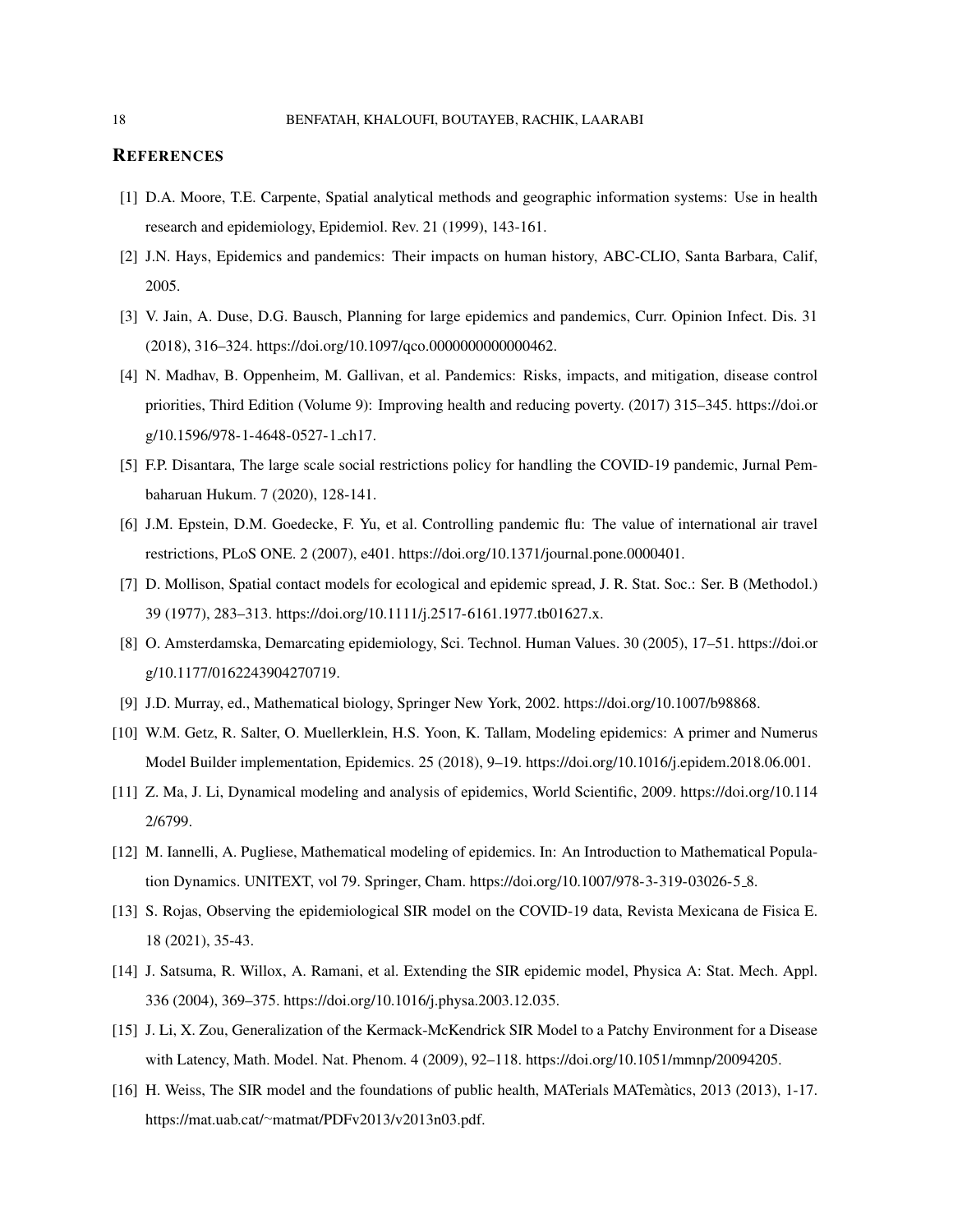- <span id="page-18-0"></span>[17] S.A. Trigger, E.B. Czerniawski, A.M. Ignatov, The model for epidemic transmission with quarantine measures: Application to COVID-19, Preprint, Research Gate, July, 2020.
- <span id="page-18-1"></span>[18] S.A. Trigger, E.B. Czerniawski, A.M. Ignatov, Epidemic transmission with quarantine measures: application to COVID-19, preprint, medRxiv, 2021. [https://doi.org/10.1101/2021.02.09.21251288.](https://doi.org/10.1101/2021.02.09.21251288)
- <span id="page-18-2"></span>[19] B.S. Gill, V.J. Jayaraj, S. Singh, et al. Modelling the effectiveness of epidemic control measures in preventing the transmission of COVID-19 in Malaysia, Int. J. Environ. Res. Public Health. 17 (2020), 5509. [https:](https://doi.org/10.3390/ijerph17155509) [//doi.org/10.3390/ijerph17155509.](https://doi.org/10.3390/ijerph17155509)
- <span id="page-18-3"></span>[20] J. Gani, Mathematical models of epidemics, Math. Intell. 3 (1980), 41–43. [https://doi.org/10.1007/bf030233](https://doi.org/10.1007/bf03023395) [95.](https://doi.org/10.1007/bf03023395)
- <span id="page-18-4"></span>[21] Y. Zhou, Z. Ma, F. Brauer, A discrete epidemic model for SARS transmission and control in China, Math. Computer Model. 40 (2004), 1491–1506. [https://doi.org/10.1016/j.mcm.2005.01.007.](https://doi.org/10.1016/j.mcm.2005.01.007)
- <span id="page-18-5"></span>[22] T. Brown, The Asian epidemic model: A process model for exploring HIV policy and programme alternatives in Asia, Sex. Transm. Infect. 80 (2004), i19–i24. [https://doi.org/10.1136/sti.2004.010165.](https://doi.org/10.1136/sti.2004.010165)
- <span id="page-18-6"></span>[23] O. Zakary, M. Rachik, I. Elmouki, A multi-regional epidemic model for controlling the spread of Ebola: awareness, treatment, and travel-blocking optimal control approaches, Math. Meth. Appl. Sci. 40 (2016), 1265–1279. [https://doi.org/10.1002/mma.4048.](https://doi.org/10.1002/mma.4048)
- <span id="page-18-7"></span>[24] Md. Samsuzzoha, M. Singh, D. Lucy, Parameter estimation of influenza epidemic model, Appl. Math. Comput. 220 (2013), 616–629. [https://doi.org/10.1016/j.amc.2013.07.040.](https://doi.org/10.1016/j.amc.2013.07.040)
- <span id="page-18-8"></span>[25] T.K. Kar, P.K. Mondal, Global dynamics of a tuberculosis epidemic model and the influence of backward bifurcation, J. Math. Model Algor. 11 (2012), 433–459. [https://doi.org/10.1007/s10852-012-9210-8.](https://doi.org/10.1007/s10852-012-9210-8)
- <span id="page-18-9"></span>[26] A.P. Lemos-Paião, C.J. Silva, D.F.M. Torres, An epidemic model for cholera with optimal control treatment, J. Comput. Appl. Math. 318 (2017), 168–180. [https://doi.org/10.1016/j.cam.2016.11.002.](https://doi.org/10.1016/j.cam.2016.11.002)
- <span id="page-18-10"></span>[27] P. Di Giamberardino, D. Iacoviello, Analysis, simulation and control of a new measles epidemic model, in: Proceedings of the 16th International Conference on Informatics in Control, Automation and Robotics. (2019). [https://doi.org/10.5220/0007934405500559.](https://doi.org/10.5220/0007934405500559)
- <span id="page-18-11"></span>[28] X. Bardina, M. Ferrante, C. Rovira, A stochastic epidemic model of COVID-19 disease, Preprint arXiv:2005.02859, (2020). [https://doi.org/10.48550/ARXIV.2005.02859.](https://doi.org/10.48550/ARXIV.2005.02859)
- <span id="page-18-12"></span>[29] S. Maryana Belwawin, M. Riyana, D. Harmawati, M. Akbarb, SEIAR-SEI epidemic model on the spread of malaria with the influence of immigrant infections, Enfermería Clínica. 30 (2020), 516–520. [https://doi.org/](https://doi.org/10.1016/j.enfcli.2020.03.012) [10.1016/j.enfcli.2020.03.012.](https://doi.org/10.1016/j.enfcli.2020.03.012)
- <span id="page-18-13"></span>[30] J.A.N. Filipe, M.M. Maule, Effects of dispersal mechanisms on spatio-temporal development of epidemics, J. Theor. Biol. 226 (2004), 125–141. [https://doi.org/10.1016/s0022-5193\(03\)00278-9.](https://doi.org/10.1016/s0022-5193(03)00278-9)
- <span id="page-18-14"></span>[31] J. Filipe, Comparing approximations to spatio-temporal models for epidemics with local spread, Bull. Math. Biol. 63 (2001), 603–624. [https://doi.org/10.1006/bulm.2001.0234.](https://doi.org/10.1006/bulm.2001.0234)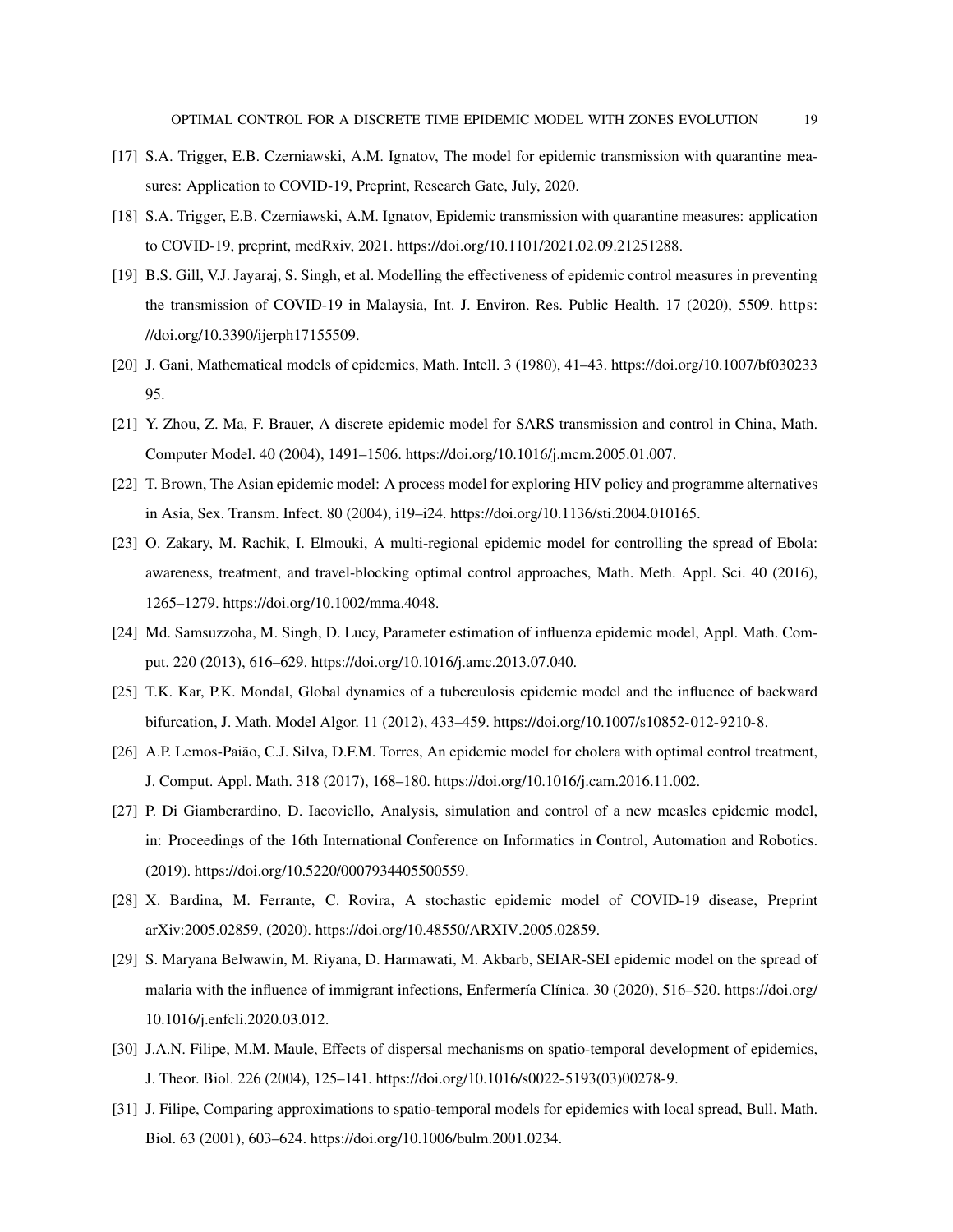- <span id="page-19-1"></span><span id="page-19-0"></span>[32] R.S. Gottfried, Black death, Simon and Schuster, New York, 2010.
- [33] O.J. Benedictow, O.L. Benedictow, The Black Death, 1346-1353: the complete history, Boydell & Brewer, Woodbridge, 2004.
- <span id="page-19-2"></span>[34] A.M. Kramer, J.T. Pulliam, L.W. Alexander, et al. Spatial spread of the West Africa Ebola epidemic, R. Soc. Open Sci. 3 (2016), 160294. [https://doi.org/10.1098/rsos.160294.](https://doi.org/10.1098/rsos.160294)
- <span id="page-19-3"></span>[35] M.S.Y. Lau, B.D. Dalziel, S. Funk, et al. Spatial and temporal dynamics of superspreading events in the 2014–2015 West Africa Ebola epidemic, Proc. Natl. Acad. Sci. U.S.A. 114 (2017), 2337–2342. [https://doi.or](https://doi.org/10.1073/pnas.1614595114) [g/10.1073/pnas.1614595114.](https://doi.org/10.1073/pnas.1614595114)
- <span id="page-19-4"></span>[36] B. Espinoza, V. Moreno, D. Bichara, C. Castillo-Chavez, Assessing the efficiency of movement restriction as a control strategy of Ebola, in: G. Chowell, J.M. Hyman (Eds.), Mathematical and statistical modeling for emerging and re-emerging infectious diseases, Springer International Publishing, Cham, 2016: pp. 123–145. [https://doi.org/10.1007/978-3-319-40413-4](https://doi.org/10.1007/978-3-319-40413-4_9) 9.
- <span id="page-19-5"></span>[37] J.S. Brownstein, C.J. Wolfe, K.D. Mandl, Empirical evidence for the effect of airline travel on inter-regional influenza spread in the United States, PLoS Med. 3 (2006), e401. [https://doi.org/10.1371/journal.pmed.003](https://doi.org/10.1371/journal.pmed.0030401) [0401.](https://doi.org/10.1371/journal.pmed.0030401)
- <span id="page-19-6"></span>[38] J.N. Hays, Historians and epidemics: simple questions, complex answers, in: Little L.K., (Ed.), Plague and the End of Antiquity: the Pandemic of 541-750. Cambridge University Press, Cambridge, pp. 33-56, 2007.
- <span id="page-19-7"></span>[39] A.K. Bartscher, S. Seitz, S. Siegloch, M. Slotwinski, N. Wehrhöfer, Social capital and the spread of covid-19: Insights from european countries, J. Health Econ. 80 (2021), 102531. [https://doi.org/10.1016/j.jhealeco.202](https://doi.org/10.1016/j.jhealeco.2021.102531) [1.102531.](https://doi.org/10.1016/j.jhealeco.2021.102531)
- <span id="page-19-8"></span>[40] M.R. Mahmoudi, M.H. Heydari, S.N. Qasem, et al. Principal component analysis to study the relations between the spread rates of COVID-19 in high risks countries, Alex. Eng. J. 60 (2021), 457–464. [https:](https://doi.org/10.1016/j.aej.2020.09.013) [//doi.org/10.1016/j.aej.2020.09.013.](https://doi.org/10.1016/j.aej.2020.09.013)
- <span id="page-19-9"></span>[41] H. Ji, H. Tong, J. Wang, et al. The effectiveness of travel restriction measures in alleviating the COVID-19 epidemic: evidence from Shenzhen, China, Environ. Geochem. Health. (2021). [https://doi.org/10.1007/s106](https://doi.org/10.1007/s10653-021-00920-3) [53-021-00920-3.](https://doi.org/10.1007/s10653-021-00920-3)
- <span id="page-19-10"></span>[42] K. Kupferschmidt, M. Wadman, Delta variant triggers new phase in the pandemic, Science. 372 (2021), 1375–1376. [https://doi.org/10.1126/science.372.6549.1375.](https://doi.org/10.1126/science.372.6549.1375)
- <span id="page-19-11"></span>[43] M. Chinazzi, J.T. Davis, M. Ajelli, et al. The effect of travel restrictions on the spread of the 2019 novel coronavirus (COVID-19) outbreak, Science. 368 (2020), 395–400. [https://doi.org/10.1126/science.aba9757.](https://doi.org/10.1126/science.aba9757)
- <span id="page-19-13"></span><span id="page-19-12"></span>[44] L.S. Pontryagin, Mathematical theory of optimal processes, CRC Press, Boca Raton, FL, USA, 1987.
- [45] O. Zakary, M. Rachik, I. Elmouki, On the analysis of a multi-regions discrete SIR epidemic model: an optimal control approach, Int. J. Dynam. Control. 5 (2017), 917–930. [https://doi.org/10.1007/s40435-016-0233-2.](https://doi.org/10.1007/s40435-016-0233-2)